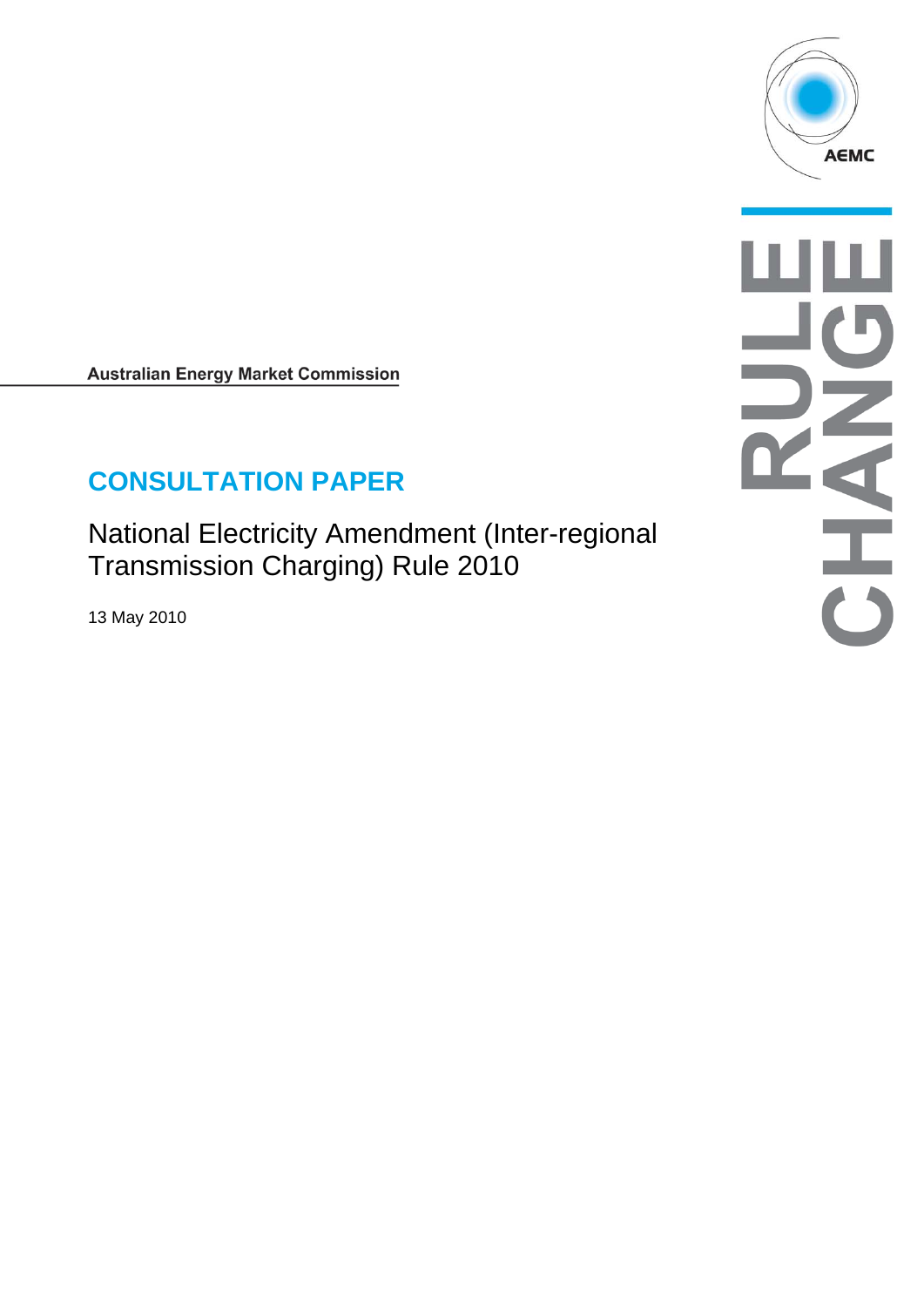#### **Inquiries**

Australian Energy Market Commission PO Box A2449 Sydney South NSW 1235

**E**: aemc@aemc.gov.au **T**: (02) 8296 7800 **F**: (02) 8296 7899

Reference: ERC0106

#### **Citation**

AEMC 2010, Inter-regional Transmission Charging, Consultation Paper, 13 May 2010 , Sydney

#### **About the AEMC**

The Council of Australian Governments, through its Ministerial Council on Energy (MCE), established the Australian Energy Market Commission (AEMC) in July 2005 to be the rule maker for national energy markets. The AEMC is currently responsible for rules and providing advice to the MCE on matters relevant to the national energy markets. We are an independent, national body. Our key responsibilities are to consider rule change proposals, conduct energy market reviews and provide policy advice to the MCE, as requested, or on AEMC initiative.

This work is copyright. The Copyright Act 1968 permits fair dealing for study, research, news reporting, criticism and review. Selected passages, tables or diagrams may be reproduced for such purposes provided acknowledgement of the source is included.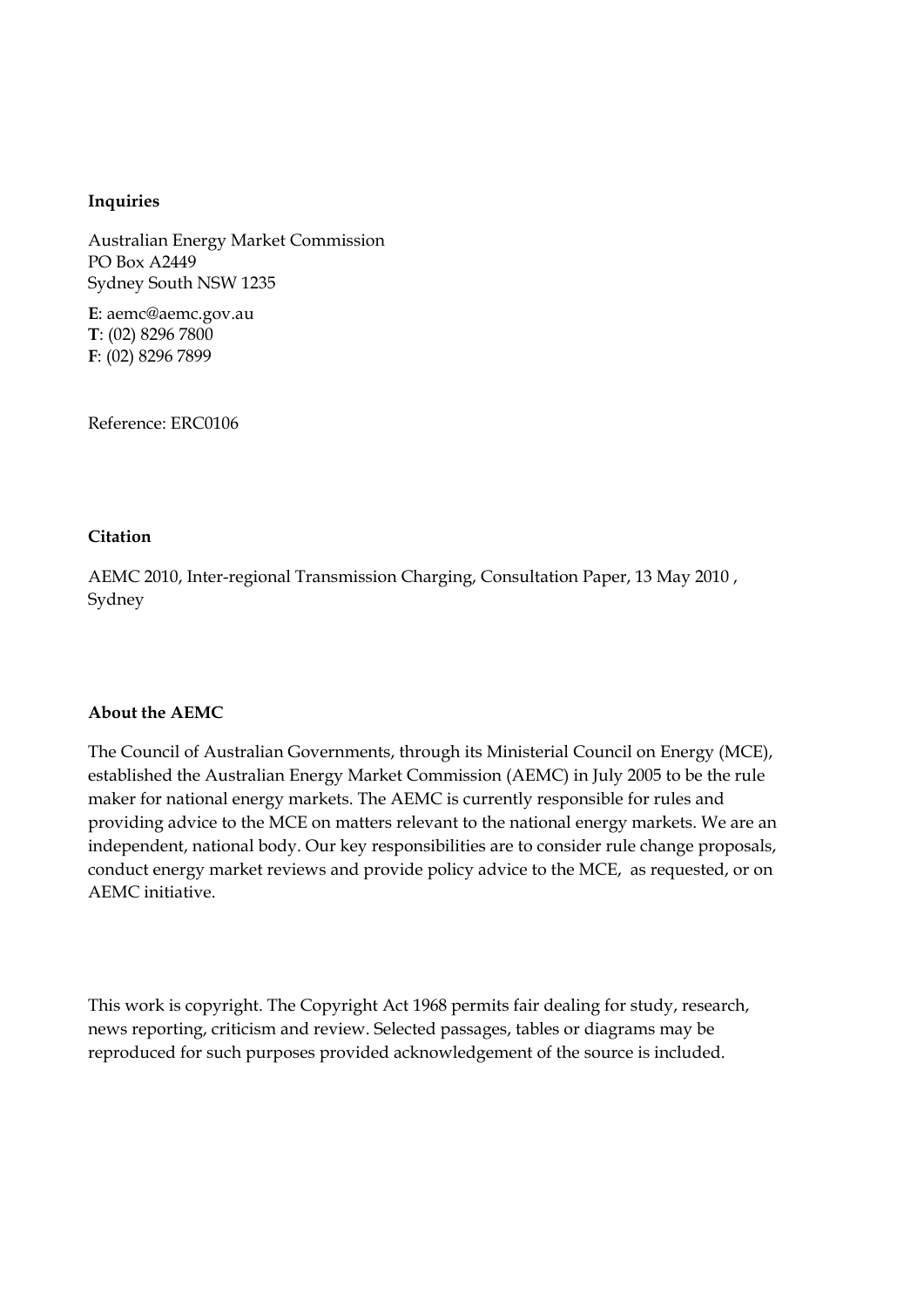## **Contents**

| $\mathbf{1}$            |     |  |  |  |  |
|-------------------------|-----|--|--|--|--|
| $\overline{2}$          |     |  |  |  |  |
| 3                       |     |  |  |  |  |
| $\overline{\mathbf{4}}$ |     |  |  |  |  |
| 5                       |     |  |  |  |  |
|                         | 5.1 |  |  |  |  |
|                         | 5.2 |  |  |  |  |
| 6                       |     |  |  |  |  |
|                         | 6.1 |  |  |  |  |
|                         | 6.2 |  |  |  |  |
|                         |     |  |  |  |  |
| $\mathbf{A}$            |     |  |  |  |  |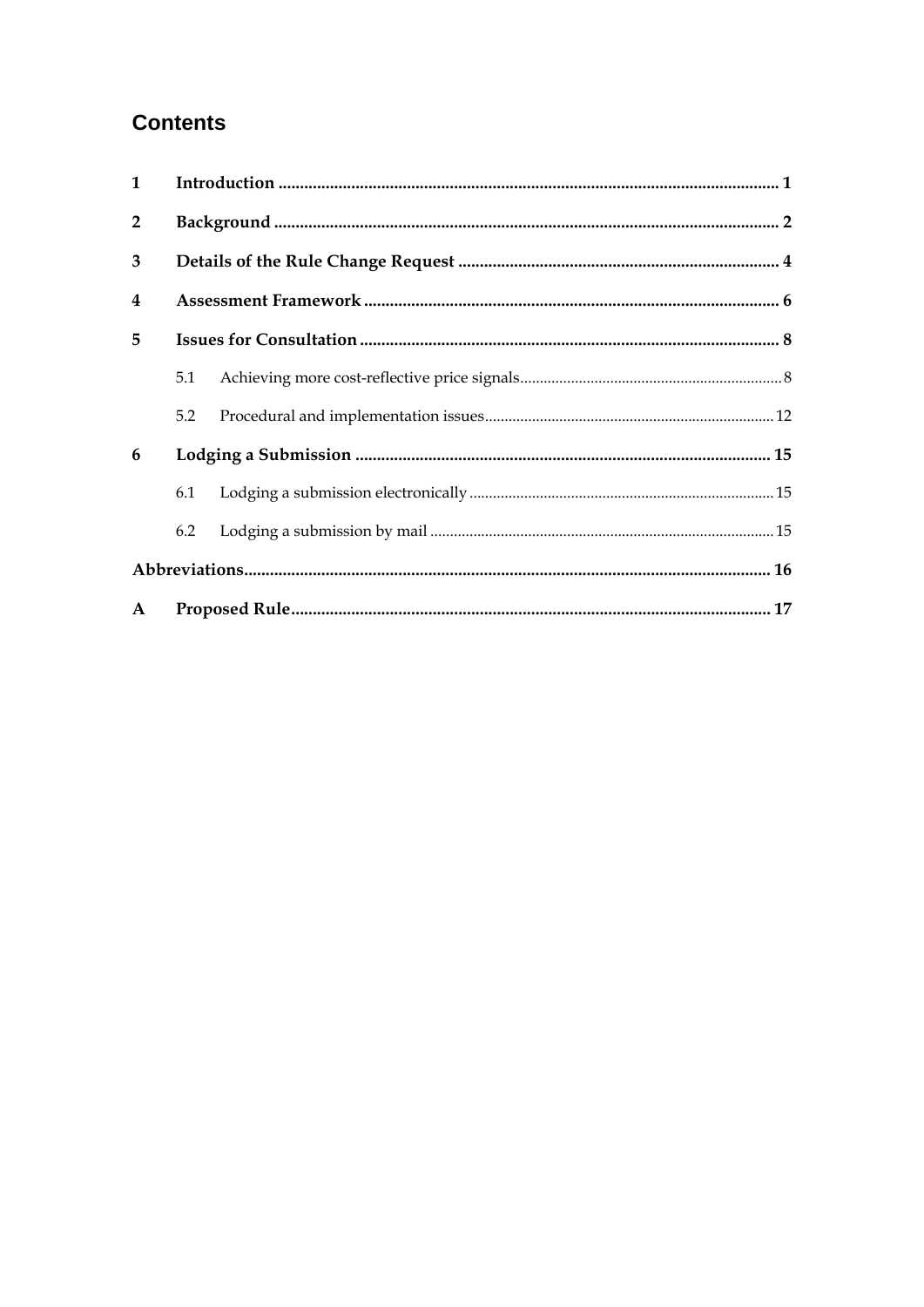## **1 Introduction**

On 15 February 2010, the Ministerial Council on Energy (MCE) (Proponent) submitted a Rule change request to the Australian Energy Market Commission (AEMC or Commission) seeking to implement an inter-regional electricity transmission charging mechanism.

The Rule change request proposes that new inter-regional transmission charging arrangements should be introduced such that transmission businesses in each region would levy a new charge - a load export charge - on transmission businesses in adjoining regions. This new charge would reflect the flow of electricity from one region to adjoining regions. The Rule change proposes that the level of the load export charge would reflect the costs incurred in the use of the transmission network in the region to conduct electricity to the adjoining network and therefore should be calculated as if the relevant interconnection with the adjoining network was a load on the boundary of the region.1

This Consultation Paper has been prepared by the staff of the AEMC to facilitate public consultation on the Rule change request. This paper does not represent the views of the AEMC or any individual Commissioner of the AEMC.

This paper:

- sets out a summary of, and background to, the inter-regional charging mechanism proposed by the Proponent;
- identifies a number of questions and issues to facilitate the consultation on this Rule change request; and
- outlines the process for making submissions.

<sup>1</sup> The Rule Change Request is published on the AEMC website www.aemc.gov.au.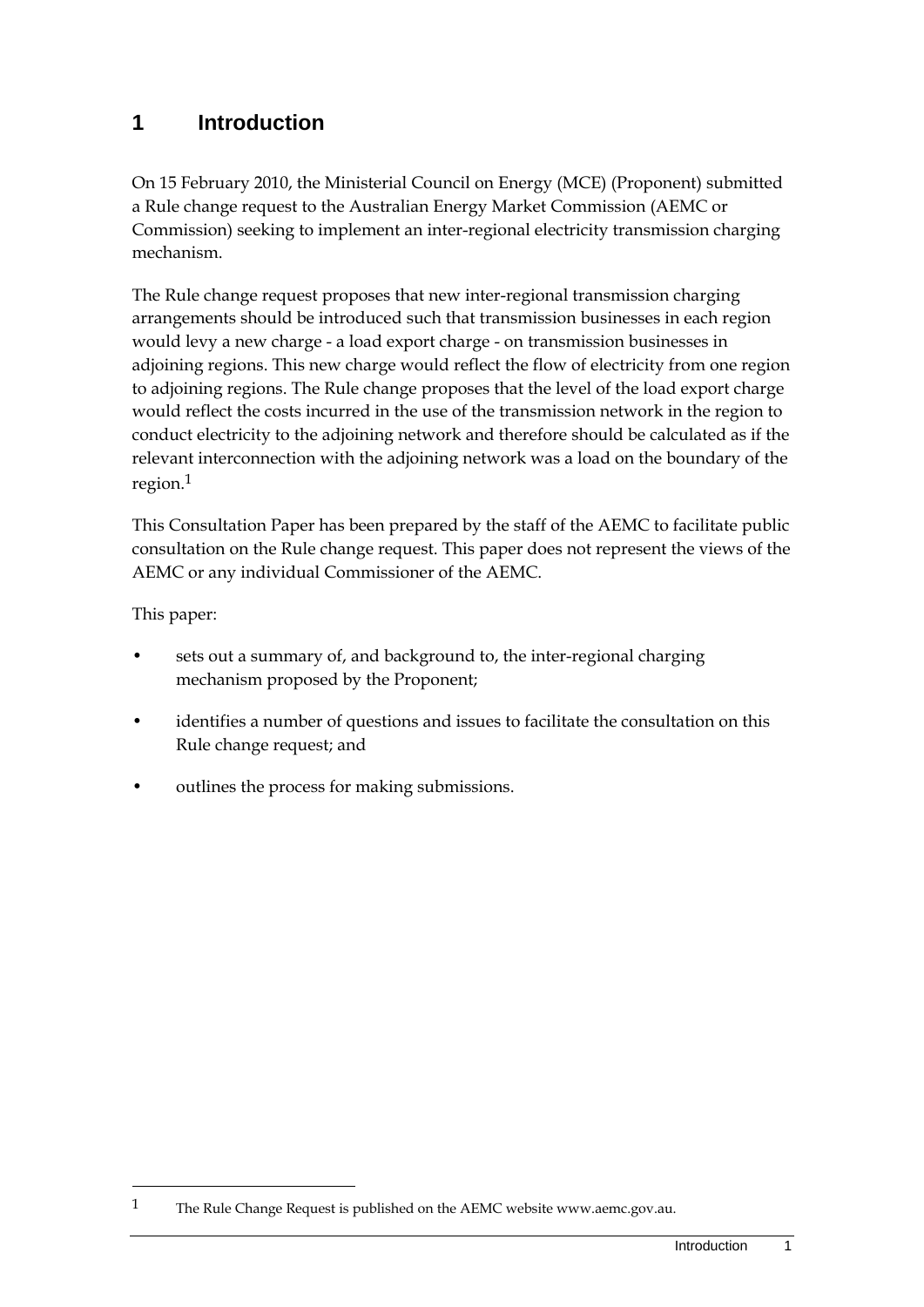### **2 Background**

#### **Issue to be addressed by inter-regional transmission charging**

Currently under Chapter 6A of the National Electricity Rules (Rules), a transmission network service provider (TNSP) recovers its costs in building and operating its transmission system from customers within its region.2 The pricing provisions under the Rules, which set out how these costs are to be recovered, are based on a set of principles and require TNSPs to develop separate prices for each category of prescribed transmission service.3 Each TNSP must also publish a pricing methodology which, in part, sets out how the revenue to be recovered has been allocated to each category of prescribed transmission service.4

The National Electricity Market (NEM) consists of five interconnected regions where electricity may be exported and imported between regions. When electricity flows between regions, the provision of electricity to customers in the importing region will utilise the network in the exporting region. Under the Rules, however, the transmission system charges in the importing region are based on the costs of the TNSP in the importing region only. They do not reflect the costs of utilising the assets of the exporting region's network. By not paying charges that reflect the cost of the transmission network in the exporting region, customers in the importing region, in effect, could be paying a network price that is lower than otherwise should be. As a result, the charges for the imported energy may not reflect the long-run marginal cost of serving the loads in the importing region.

#### **History of the development of inter-regional transmission charging mechanisms**

The development of provisions for inter-regional transmission charging have been ongoing and were first considered by the Commission as a part of the Review of Electricity Transmission Revenue and Pricing Rules, which was initiated in 2005. Potential solutions were considered further in the National Transmission Planner (NTP) Review and one of the recommendations to the MCE from the Review was that the current lack of a systematic inter-regional transmission charging mechanism could impede the development of a more efficient national transmission network.<sup>5</sup> In response, the MCE requested that the Commission consider the need to improve the existing inter-regional transmission pricing arrangements as a part of the Review of

<sup>2</sup> Clause 3.6.5(a)(5) of the Rules provides for jurisdictions to establish inter-regional charges through inter-governmental agreement. However, in practice, inter-regional transmission service payments have been negotiated only between South Australia and Victoria.

<sup>3</sup> The categories of prescribed transmission services are set out in clause 6A.23.4 of the Rules and are prescribed entry services, prescribed exit services, prescribed common transmission services and prescribed transmission use of system services. The pricing principles generally are set out under clause 6A.23 of the Rules.

<sup>4</sup> The pricing methodology is set out in clause 6A.24 of the Rules.

<sup>5</sup> AEMC 2008, *National Transmission Planning Arrangements*, Final Report to MCE, 30 June 2008, pp. 68-72.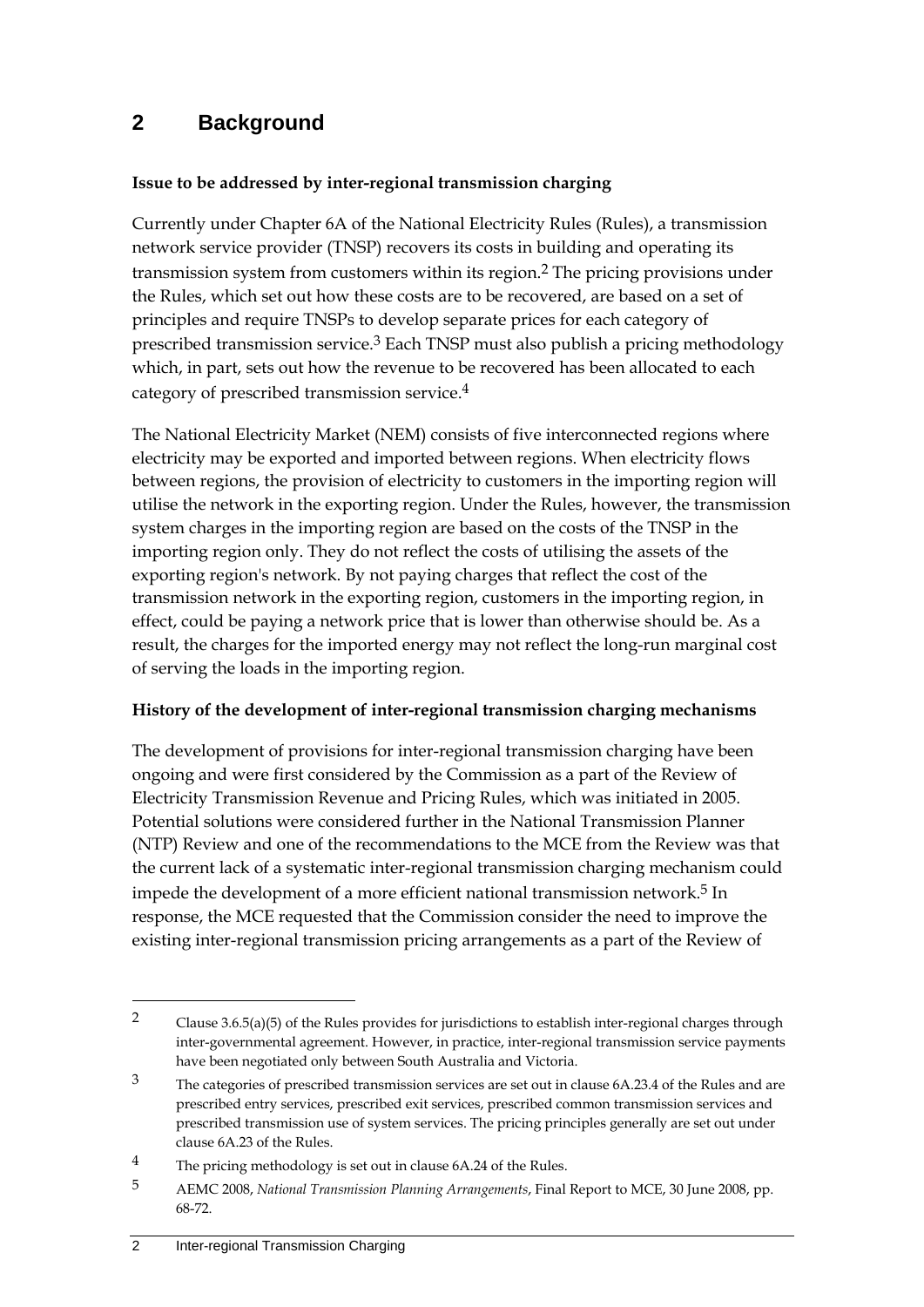Energy Market Frameworks in light of Climate Change Policies (Climate Change Review).6

In the Final Report on the Climate Change Review, in relation to the issue on interregional transmission charging, the Commission recommended the introduction of an obligation on transmission businesses to levy a "load export charge" on the transmission business in each adjoining region.7 This charge would reflect the costs of providing transmission capacity to transport electricity to the adjoining regions. In its policy response to the Climate Change Review, the MCE supported, in principle, the introduction of the load export charge and has subsequently submitted this Rule change request.8

<sup>6</sup> The Hon Martin Ferguson AM MP, Chair MCE, Letter to Dr Tamblyn, Chairman AEMC, 5 November 2008. See www.mce.gov.au.

<sup>7</sup> AEMC 2009, *Review of Energy Market Frameworks in light of Climate Change Policies: Final Report*, September 2009, pp. 42-53.

<sup>8</sup> MCE 2009, *Response to the AEMC's Final Report on the Review of Energy Market Frameworks in light of Climate Change Policies*, December 2009, pp. 7-8. See www.mce.gov.au.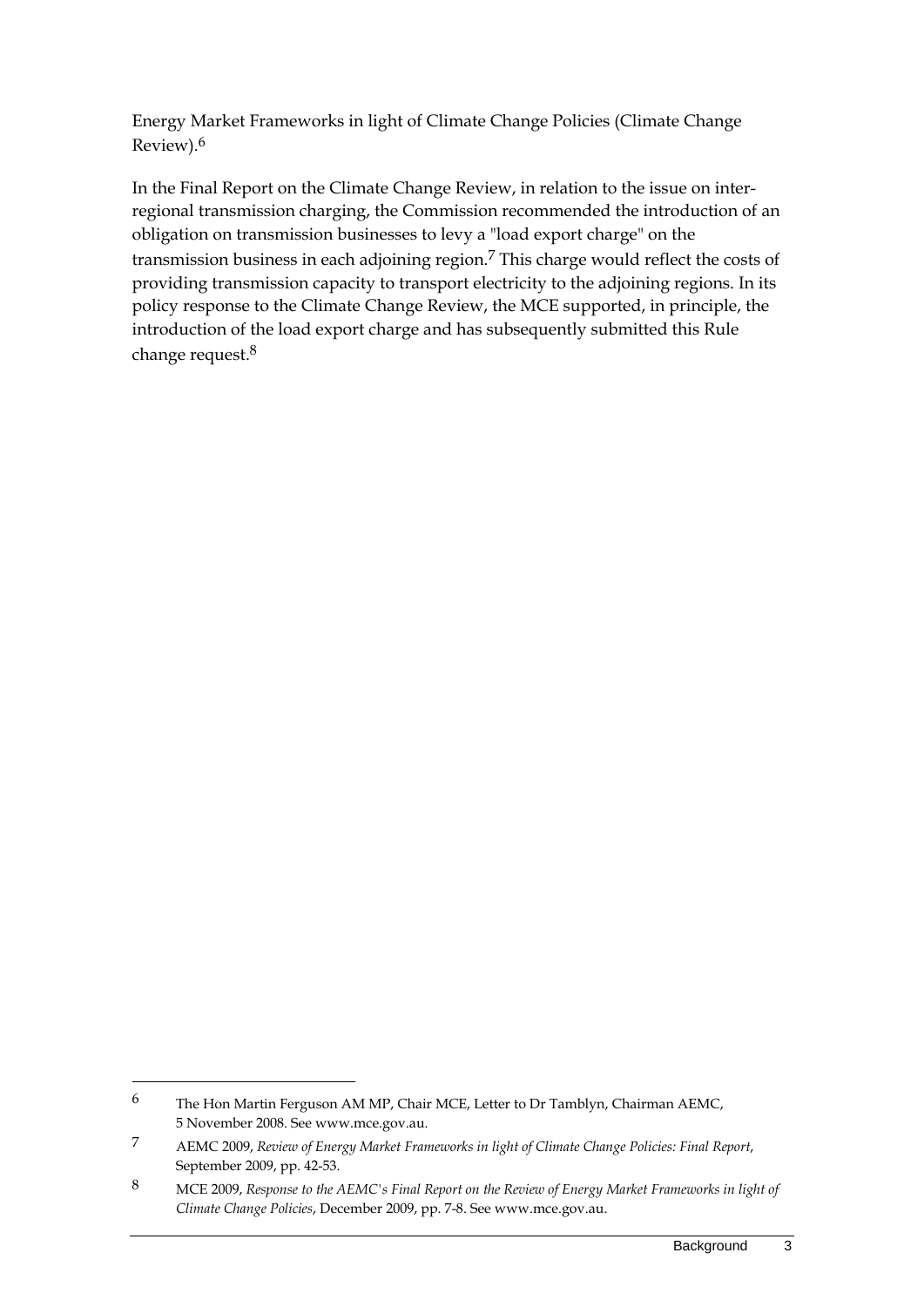## **3 Details of the Rule Change Request**

The Rule change request seeks to introduce an inter-regional transmission charging mechanism that would require transmission businesses to levy a load export charge on transmission businesses in adjoining regions.

The Rule change request provides the following to address the problem identified:<sup>9</sup>

- proposes to introduce new inter-regional transmission charging arrangements which would oblige transmission businesses in each region to levy a new charge - a load export charge - on transmission businesses in adjoining regions;
- the charge would reflect the flow of electricity from one region to adjoining regions;
- the level of the load export charge would reflect the costs incurred in the use of the transmission network in the region to conduct electricity to the adjoining region and therefore the charge should be calculated as if the relevant interconnection with the adjoining region was a load on the boundary of the region;
- a Co-ordinating Network Service Provider (CNSP) would be appointed for each region and the CNSP would be responsible for calculating both the charges to be levied on CNSPs in adjoining regions and the amounts to be recovered from customers within the CNSP's own region;10
- CNSPs would calculate the prices to be applied in the upcoming financial year in accordance with a pricing methodology that has been approved by the Australian Energy Regulator (AER); and
- the total permitted revenue to be recovered by TNSPs would not change the proposed Rule would change the way revenues are collected.

The Rule change request outlines the rationale for the proposed Rule. A number of key points are summarised as follows:11

- under the current transmission charging arrangements, customers do not contribute to the costs of transmission assets in other regions that support electricity flows to their region, even if they benefit from those flows. Instead, transmission businesses recover their revenues solely from customers within their own region;
- the lack of a robust inter-regional transmission charging mechanism essentially prevents transmission network charges being seen across region boundaries. This

<u>.</u>

<sup>9</sup> MCE 2010, *Rule change request - Inter-regional Transmission Charging*, February 2010, pp. 2-3.

<sup>10</sup> There are existing provisions under the Rules in clause 6A.29.1 for the appointment of CNSPs.

<sup>11</sup> ibid p. 4.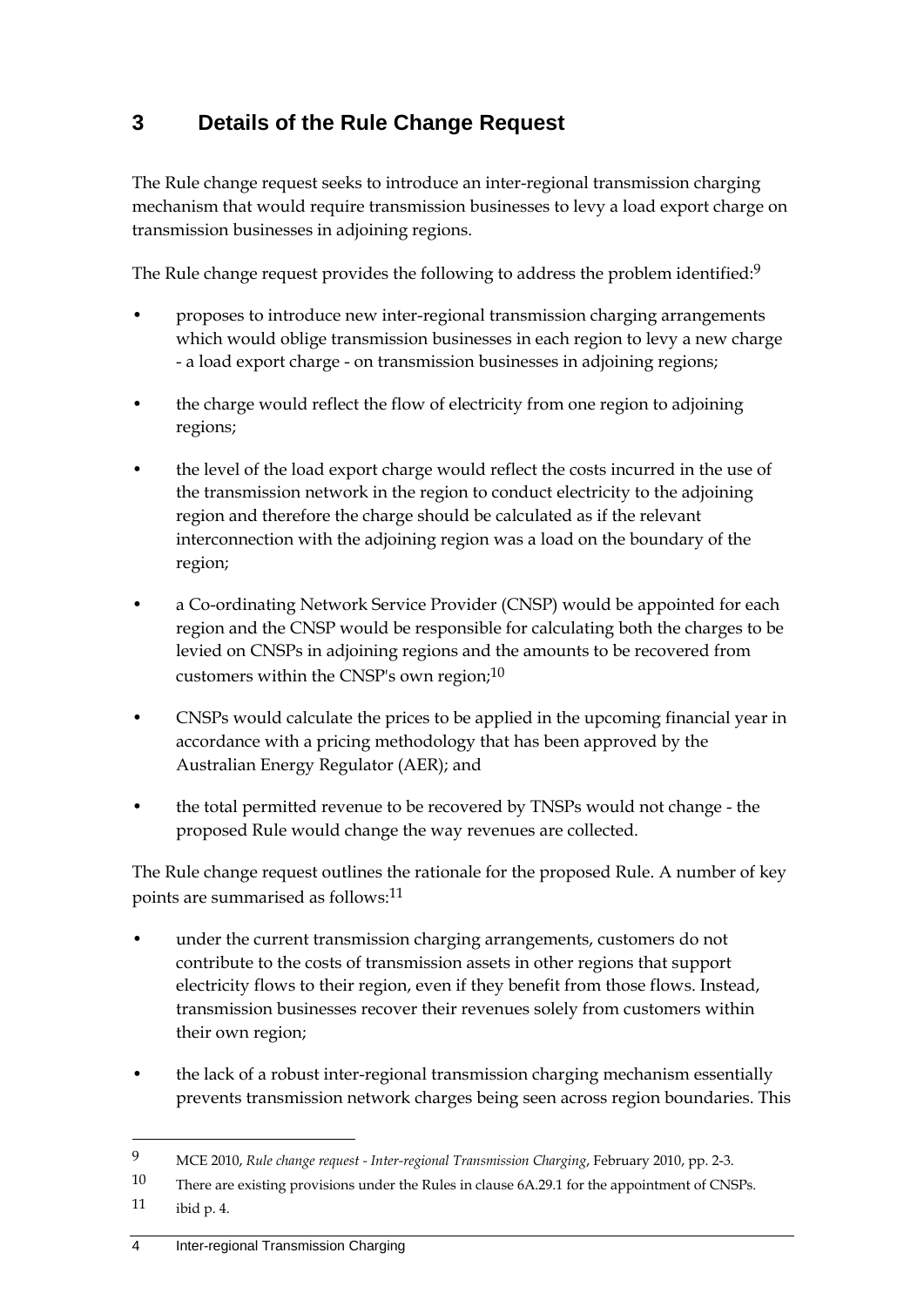leads to less cost-reflective transmission pricing where customers are not exposed to all the costs that they are imposing on the system;

- as a result of the current arrangements, positive net inter-regional flows will lead to implicit cross-subsidies between customers in different regions. This is likely to be an increasingly material issue given the greater inter-regional flows anticipated as result of climate change policies;
- the absence of a mechanism to resolve this cross-subsidisation could represent a potential barrier to the coordinated planning of transmission investment across different regions, which will become increasingly important as the dispersion of generation across the network changes and the requirement for investment in assets to provide inter-regional transfer capacity increases.

The MCE considers the proposed Rule will, or is likely to, contribute to the achievement of the National Electricity Objective (NEO) because:12

- the proposed Rule will have the effect that importing regions will contribute towards the costs of all existing and new assets used by adjoining regions to provide the inter-regional transfer capability required to facilitate the importing of electricity. The recovery of these costs through the transmission charges levied on load customers in importing regions will ensure that such charges are more cost-reflective;
- more cost-reflective transmission charges will contribute to the achievement of the NEO by leading to more efficient use of transmission systems by existing and future transmission customers. This will result in more efficient operation of, and investment in, the transmission system - promoting the long term interests of consumers of electricity with respect to the price of supplying electricity;
- in addition, the proposed Rule would provide for a more efficient cost-allocation mechanism, allowing for transfers between transmission operators and minimising the creation of "winners and losers". As a result, the timeliness and efficiency of network investments should be strengthened. This will contribute to the achievement of the NEO through more efficient investment in the transmission system, promoting the long term interests of consumers of electricity with respect to the price of supplying electricity.

The Rule change request includes a proposed Rule, which is provided as Appendix A to this Consultation Paper.

<sup>12</sup> ibid pp. 4-5.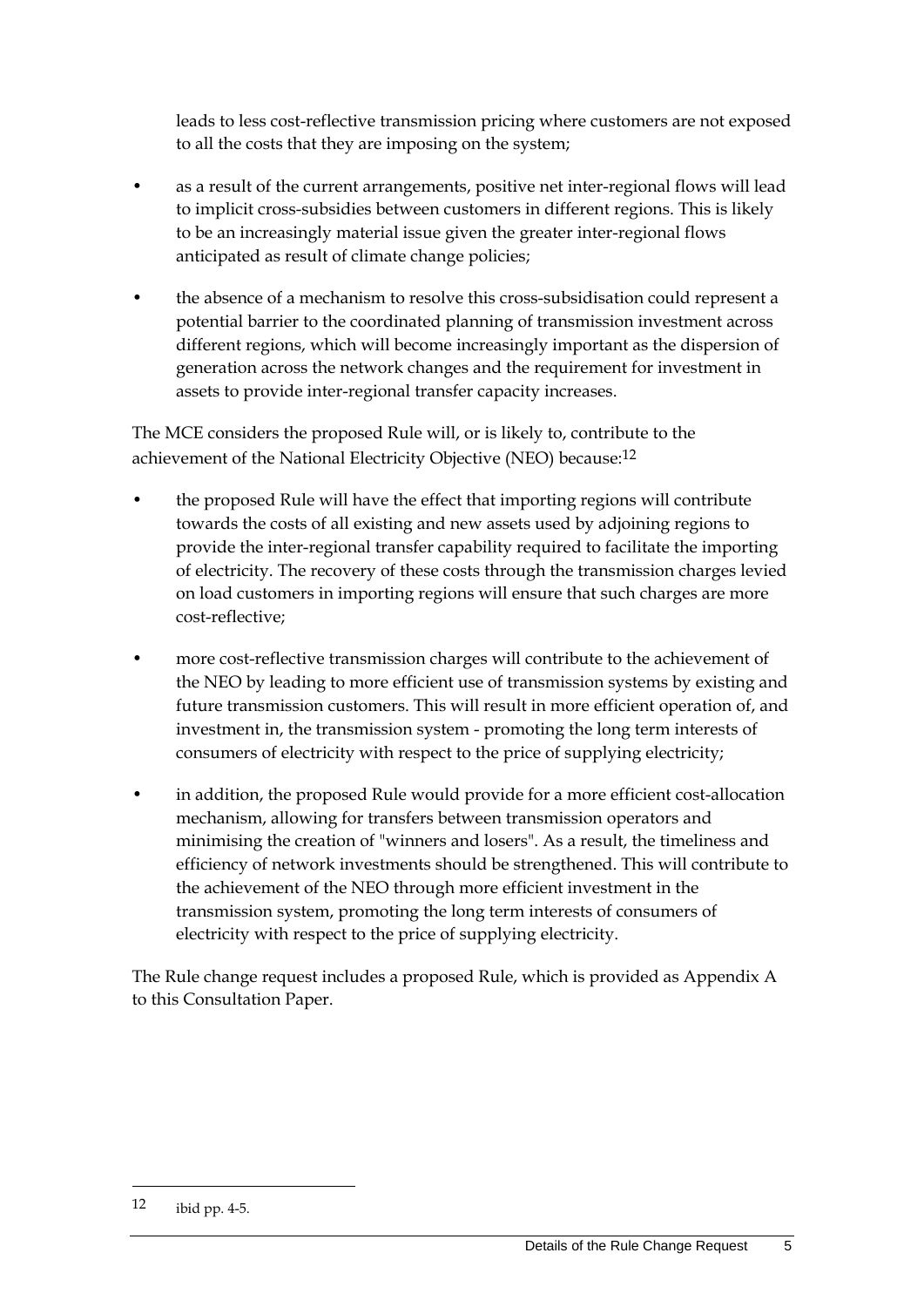## **4 Assessment Framework**

The Commission's assessment of this Rule change request must include considering whether the proposed Rule promotes the NEO. The NEO is set out under section 7 of the National Electricity Law (NEL) as follows:

"The objective of this Law is to promote efficient investment in, and efficient operation and use of, electricity services for the long term interests of consumers of electricity with respect to-

- (a) price, quality, safety, reliability and security of supply of electricity; and
- (b) the reliability, safety and security of the national electricity system."

The Commission's assessment of the Rule change request will also include other considerations such as taking into account the revenue and pricing principles and any relevant MCE Statements of Policy Principles.13

The assessment will take into consideration the following issues:

- 1. Achieving more cost-reflective price signals whether the current arrangements under the Rules provide cost-reflective price signals and whether the proposed Rule would likely provide a better outcome;
- 2. Procedural and implementation issues how the proposed Rule, if made, should be implemented. This may include considering:
	- (a) Administrative efficiency how the proposed Rule would work efficiently with existing pricing and revenue provisions;
	- (b) Transparency whether the proposed Rule provides an appropriate level of prescription and clarity; and
	- (c) Stability and regulatory certainty whether the proposed Rule provides adequate regulatory certainty with respect to the long term predictability and certainty of charges. In addition, transitional provisions to minimise any impacts on TNSPs and adequately manage any potential price adjustments for customers will be relevant.

The proposed Rule will be assessed against the relevant counterfactual arrangements which, in this case, will be the current provisions under the Rules. That is, the assessment will assess the proposed load export charge mechanism against the current arrangements. The scope of the Rule change assessment will not include consideration of the relative merits of any alternative models of inter-regional transmission charging. Such analysis on alternative models was considered by the Commission under the NTP

<sup>13</sup> The revenue and pricing principles are set out under section 7A of the NEL, and there is no relevant Statement of Policy Principles.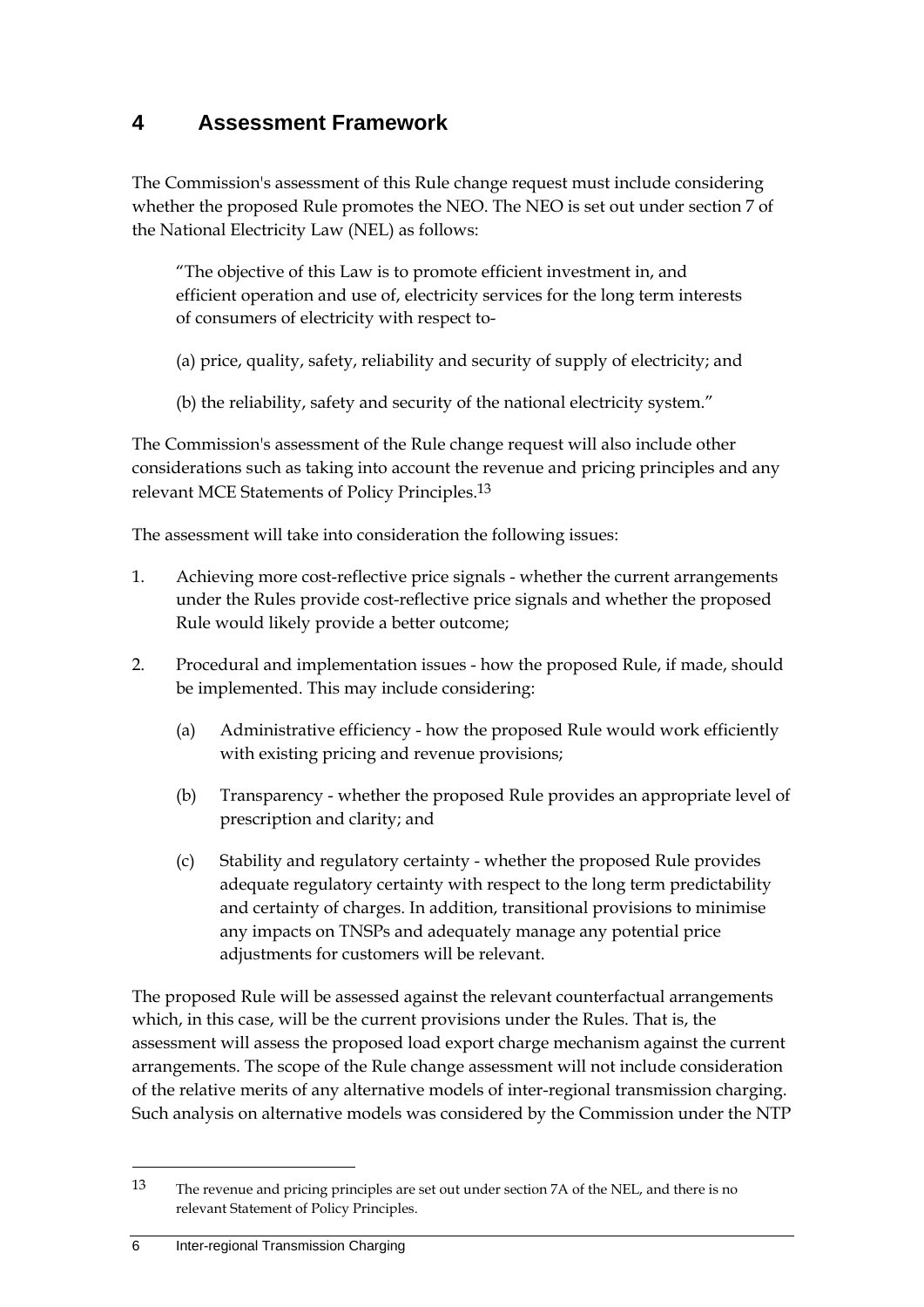Review and Climate Change Review, which included undertaking extensive consultation with stakeholders during these reviews.

It is noted that, in the MCE's policy response to the Climate Change Review, the MCE considered the inter-regional transmission charging Rule change request should be "subject to a strong empirical analysis under the NEO".14 To meet this requirement, the Commission has requested TNSPs, including the Australian Energy Market Operator (AEMO) in its capacity as a TNSP in Victoria, to undertake modelling of the potential impacts of the proposed Rule, if made. The Commission considers the modelling outcomes will assist with understanding the potential materiality of the distribution of transmission system charges across regions.

<sup>14</sup> MCE's Policy Response to the Climate Change Review, op cit, p. 8.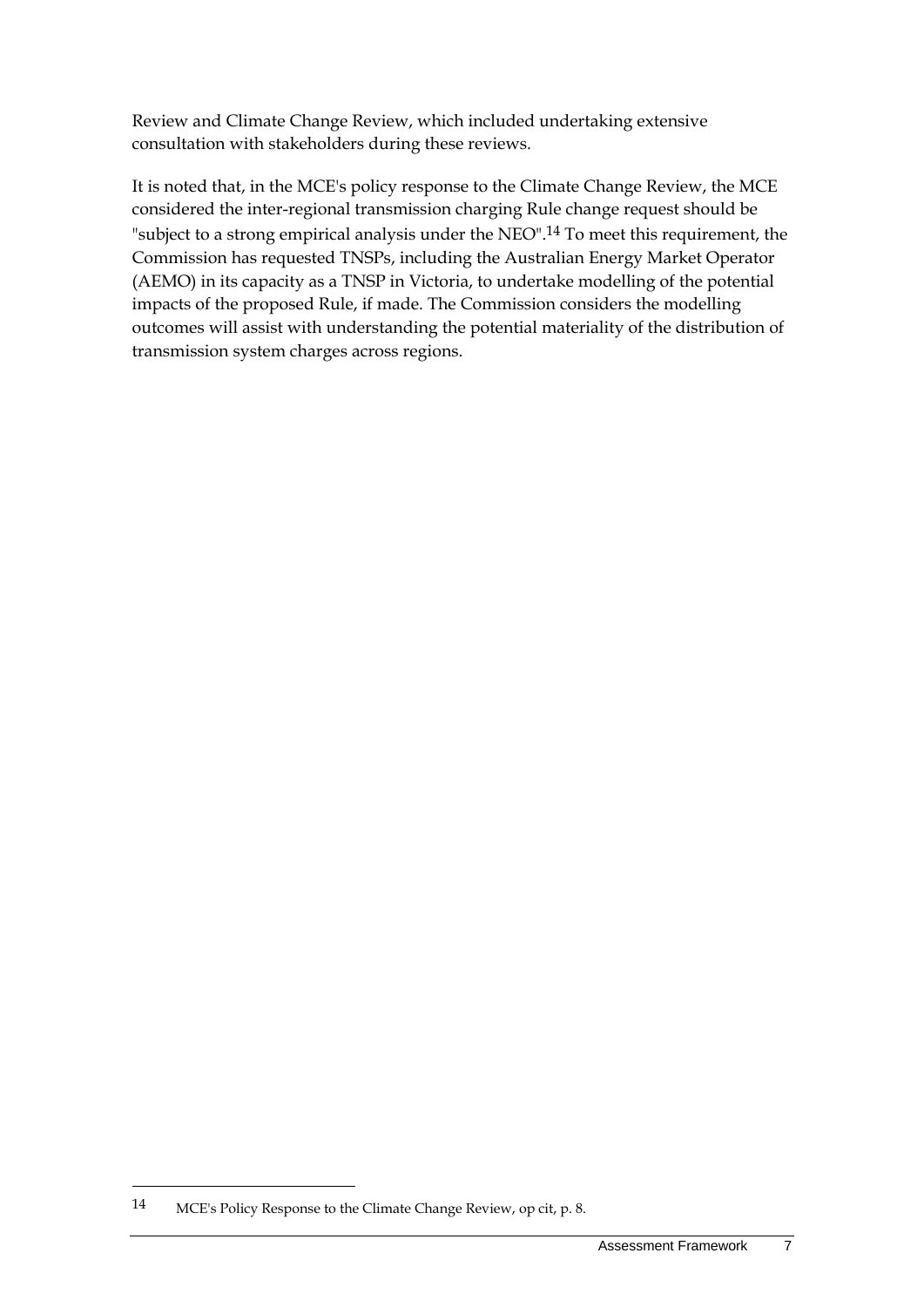## **5 Issues for Consultation**

Taking into consideration the assessment framework and potential requirements to implement the proposed Rule change, we have identified a number of issues for consultation that appear to be relevant to this Rule change request.

These issues outlined below are provided for guidance. Stakeholders are encouraged to comment on these issues as well as any other aspect of the Rule change request or this paper including the proposed framework.

### **5.1 Achieving more cost-reflective price signals**

One of the key issues in this Rule change request is considering whether transmission service charges provide cost-reflective price signals that reflect the costs incurred in the use of the transmission network. In assessing whether the proposed load export charge would reflect the costs incurred in the use of the transmission network to transport electricity to an interconnected region, a number of factors will be considered. These factors are outlined as follows.

#### **5.1.1 Composition and definition of the load export charge**

The proposed Rule is aimed at achieving a load export charge which reflects the costs of all (new and existing) assets that contribute to export flows to the adjoining regions as if an adjoining region was a load on the region boundary. That is, the export load would be treated in the same way as other loads in transmission network.15 Currently, transmission network connection points are subject to charges for prescribed entry and exit services, prescribed common transmission services and prescribed transmission use of system (TUOS) services (which comprise of a locational and a non-locational component).16 The composition of a load export charge would need to be considered during the Rule change process.

The proposed Rule provides that a load export charge should comprise both the locational and non-locational components of the prescribed TUOS charge, and the charge for prescribed common services and be charged to TNSPs in the relevant interconnected regions. The load export charge for a region is proposed to be calculated by the CNSP using the TNSPs' current approaches under the Rules to calculate charges.

<sup>15</sup> The current pricing principles under the Rules are set out in clause 6A.23. Discussion on the principles of the current transmission price structures may be found in the Commission's Rule determination on Transmission Pricing: AEMC 2006, *National Electricity Amendment (Pricing of Prescribed Transmission Services) Rule 2006 No. 22*, Rule Determination, 21 December 2006, pp. 29-46.

<sup>16</sup> The principles for the allocation of charges to transmission connection points is set out in clause 6A.23.3 of the Rules.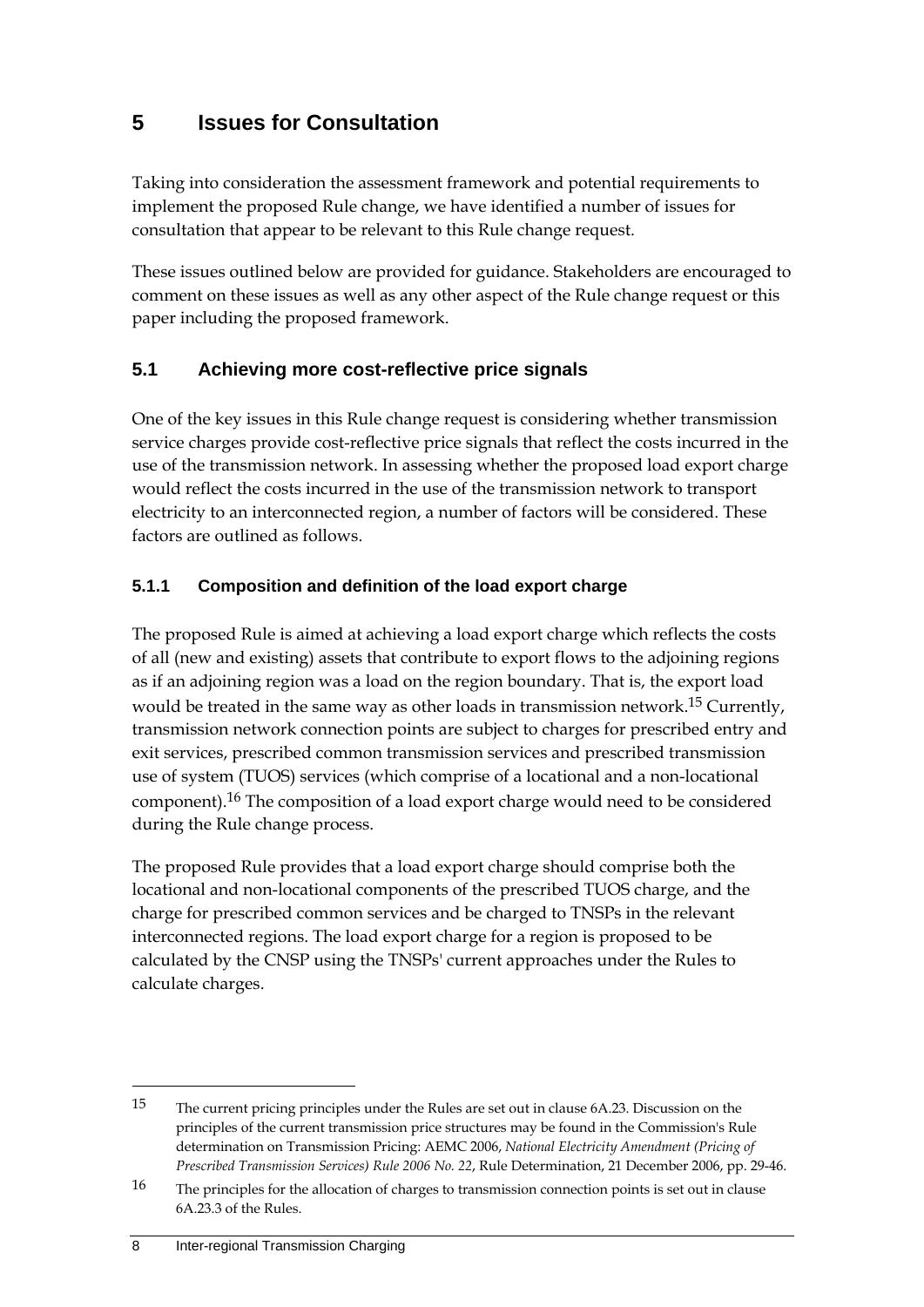#### **Question 1 What should be the composition of a load export charge?**

- **1.1 As a charge is proposed to be calculated for an export load in the same way as other loads, how should the export load be defined? That is, should an export load be defined as a notional interconnector that joins two regions or should individual connection points be recognised? How does the definition of the export load impact on the calculation of the load export charge and the redistribution of settlement residue amounts as discussed in the following sections of this paper?**
- **1.2 Do the existing provisions under the Rules provide for cost-reflective price signals in relation to the use of the transmission network by a region that imports electricity from an adjoining region? Do customers in an importing region use the exporting TNSP's services in a similar way to customers within the region?**
- **1.3 What should be the composition of the load export charge that would reflect the use of the transmission network by customers in the importing region? If the charge should include charges for prescribed TUOS services, should both the locational and non-locational component be included?**

#### **5.1.2 Calculating the load export charge**

1

Currently each TNSP develops its own pricing methodology to apply in setting its prices for transmission services.17 Each TNSP's pricing methodology must be consistent with the pricing principles for prescribed transmission services under clause 6A.23 of the Rules and comply with the requirements of the pricing methodology guidelines as published by the AER under clause 6A.25 of the Rules. Whether the existing provisions would need to be amended to accommodate the calculation of a load export charge would need to be considered giving consideration to the purpose and impacts of a load export charge.

Practical considerations related to the consistency of pricing methodologies across regions may need to be taken into consideration. For example, AEMO, as the Victorian CNSP, derives prices based on system conditions on the ten weekdays of highest system demand in Victoria. Whereas TNSPs in other regions use a full year of operating data to capture the single maximum loading condition for each network element at any time over the year (irrespective of whether this occurs at times of regional peak demand).18 In addition, as each interconnected region would likely be both an exporter and importer of energy at different times throughout any given

<sup>17</sup> In accordance with clause 6A.24.1(a) of the Rules, a TNSP's pricing methodology must be approved by the AER as a part of its transmission determination for each regulatory control period.

<sup>18</sup> AEMC 2009, *Review of Energy Market Frameworks in light of Climate Change Policies: Final Report*, September 2009, p. 47-48.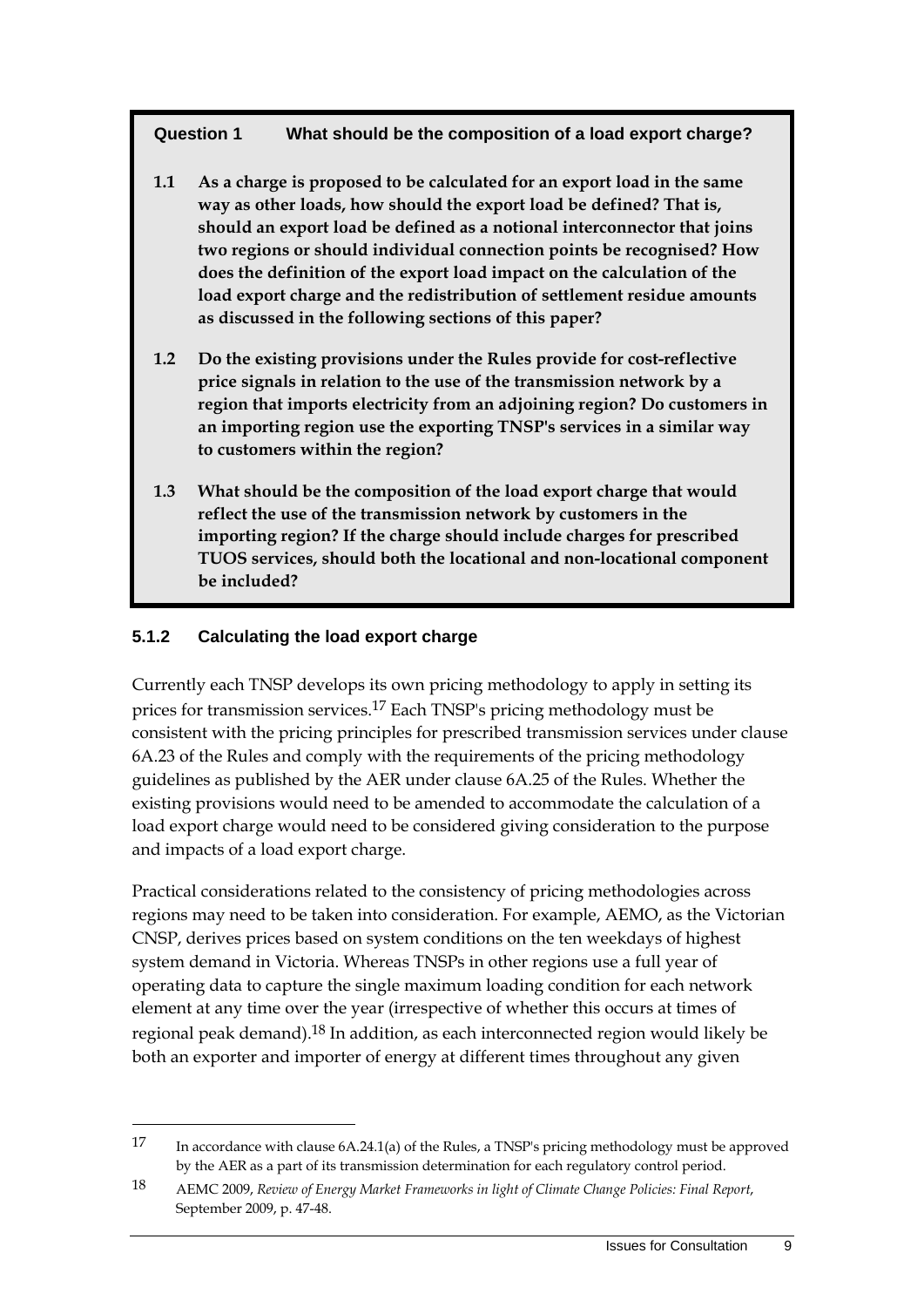period, how the interconnector flows should be factored into the calculation of a load export charge would also need to be considered.

The proposed Rule sets out that the load export price should be calculated on the basis of proportionate use of the relevant transmission system assets. It also sets out the allowed adjustments to prices such as adjustments for over or under recovery from the previous years. The proposed Rule requires prices to be determined in accordance with a CNSP's pricing methodology, however it does not prescribe the pricing methodology that should be applied or make any amendments to the pricing principles.

### **Question 2 How should a load export charge be calculated?**

- **2.1 Is the proposed load export charge consistent with the current pricing principles under the Rules?**
- **2.2 What are the differences in the current pricing methodologies adopted by TNSPs and how would any differences need to be addressed?19 Given that, under the proposed Rule, TNSPs would levy charges on each other, what would be the impact of differences in pricing methodologies of those charges?**
- **2.3 What level of discretion should be given to TNSPs in calculating charges? Should any specific provisions be made to account for potential differences in pricing methodologies?**
- **2.4 How prescriptive should the pricing requirements for a load export charge be? For example, should the Rules specify the types of assets to be included? Should the calculations for the load export charge be based on gross or net interconnector flows?**

### **5.1.3 Recovery of the load export charge**

Should a load export charge be introduced, a TNSP in an importing region must determine how to recover the charges levied on it by its adjoining TNSPs. That is, the TNSP would need to determine how to allocate the costs among its customers. Currently under the Rules, the price structure principles set out the principles that TNSPs are to apply in determining prices to recover their revenue.20 The principles include setting out the relevant categories of prescribed transmission services and how prices should be structured - for example whether a price should be on a postagestamp basis.

The proposed Rule provides that inter-regional charges should be recovered from customers through locational TUOS charges on the basis of the customers' proportionate use of network assets in adjoining regions. The proposed Rule

<sup>19</sup> **As discussed in section 5.2.3, it is noted that the proposed Rule requires AEMO to make an amendment to its pricing methodology in order to implement the load export charge.** 

<sup>20</sup> Clause 6A.23.4 of the Rules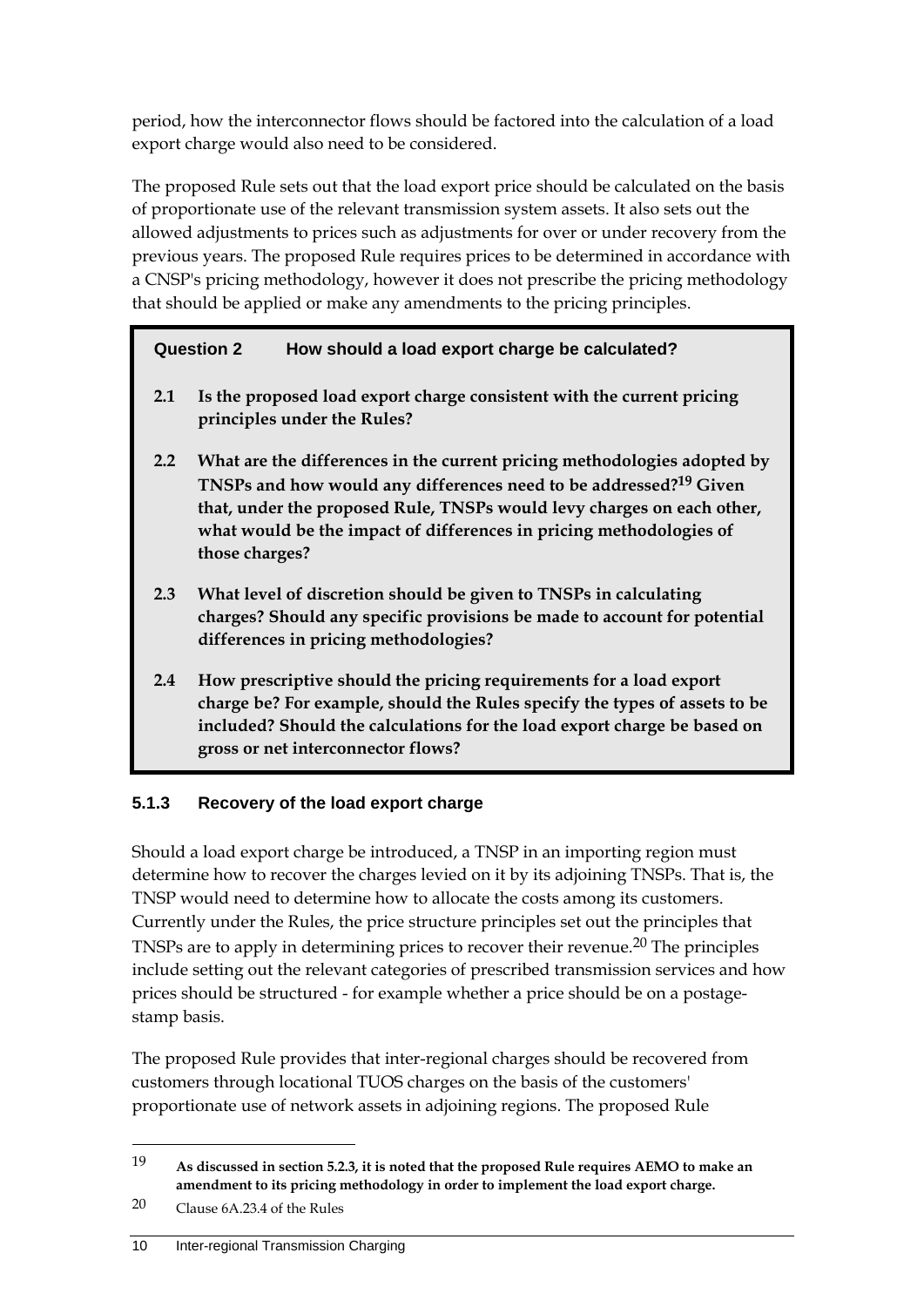recognises that this would require TNSPs to change their pricing methodologies and, hence, transitional provisions are proposed to allow inter-regional charges to be recovered from non-locational TUOS charges. (Additional transitional provisions are also discussed below in section 5.2.3).

#### **Treatment of settlement residue and settlement residue auction proceeds**

Inter-regional settlement residues accrue when interconnectors are constrained and price separation occurs between regions. The difference between the price paid by customers in the higher priced region and the price received by generators in the lower prices region (multiplied by the flow on the interconnector) forms the settlement residue. The rights to future residues are auctioned by AEMO. The proceeds from the auction process and any settlement residue for which the rights were not auctioned (together referred to as 'auction proceeds' in this paper) are distributed back to customers in the higher priced region through the locational TUOS charges by the relevant TNSP.21 Whether the introduction of a load export charge impacts the way in which auction proceeds are currently distributed would need to be considered.

The proposed Rule also provides that settlement residue and settlement residue auction proceeds to be returned to customers through the non-locational TUOS charge (which differs from the current arrangements where the amounts are returned to customers through the locational TUOS charge component).

#### **Question 3 How should a load export charge be recovered by the importing TNSP?**

- **3.1 On the basis that the load export charge should promote more costreflective price signals, what should be taken into consideration in determining how the load export charge should be recovered?**
- **3.2 How should any auction proceeds be distributed to customers in an importing region?**

#### **5.1.4 Treatment and impact of Market Network Service Providers**

The pricing provisions under Chapter 6A of the Rules are put in place to promote the efficiency in the provision of electricity services by regulated transmission businesses. As Market Network Service Providers (MNSPs) are not regulated businesses, they are excluded from the pricing provisions under Chapter 6A.

The proposed Rule also excludes MNSPs from the proposed load export charge.

<sup>21</sup> Clauses 3.6.5 and 3.18.4 of the Rules.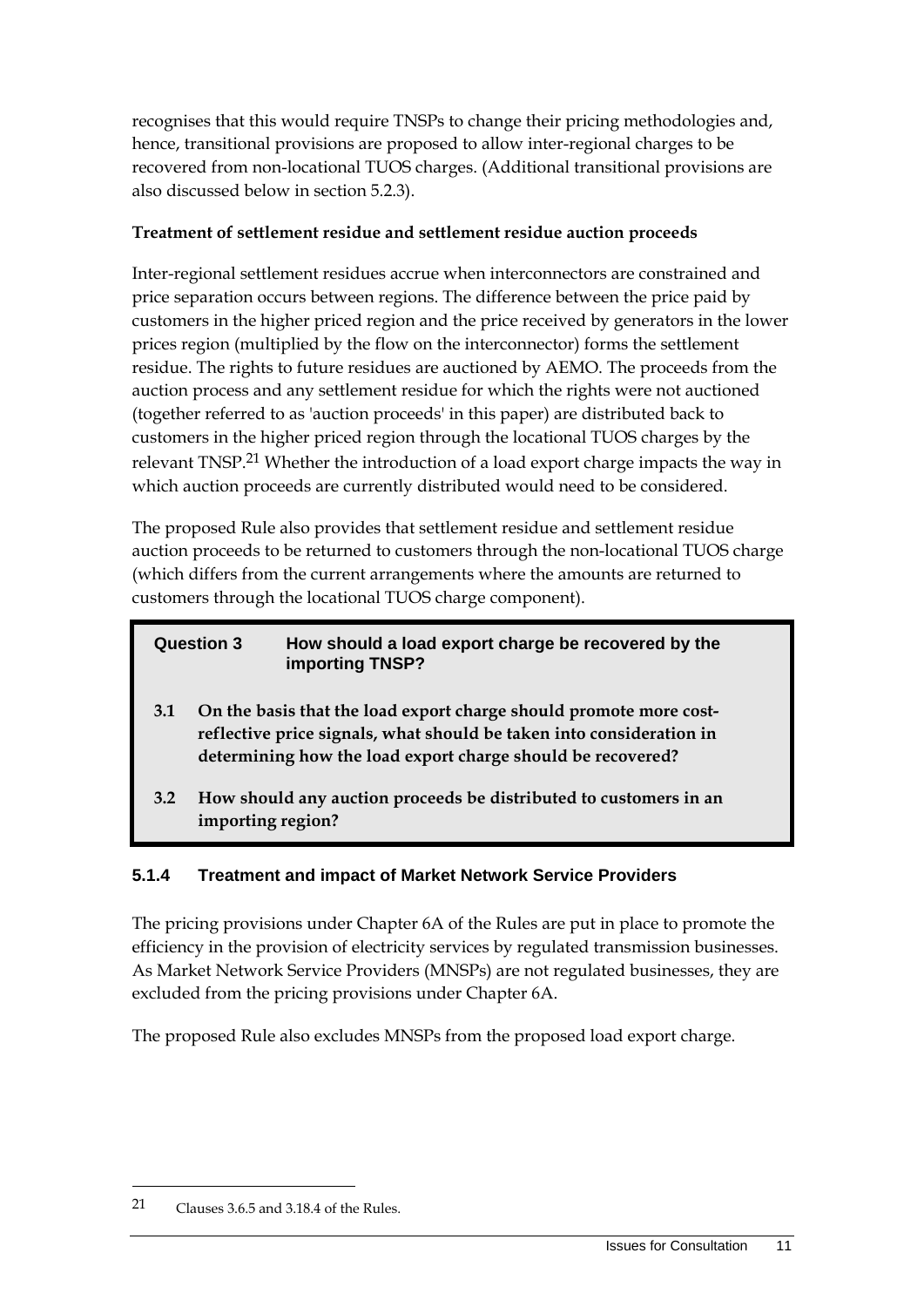**Question 4 Would introducing a load export charge impact MNSPs?** 

**4.1 How does the proposed load export charge impact on customers in regions that import electricity from a region interconnected by an unregulated interconnector? What, if any, specific provisions should be considered as a part of this Rule change process?** 

## **5.2 Procedural and implementation issues**

Should a load export charge be introduced, a number of procedural and implementation issues would need to be addressed. These issues are discussed as follows.

### **5.2.1 Administrative efficiency**

The revenue and pricing requirements under Chapter 6A of the Rule set out specific obligations that must be met by TNSPs as well as the AER. These obligations impose administrative requirements on these parties and any new provisions should not unnecessarily increase the administrative burden. How introducing changes to the pricing provisions and the requirement for CNSPs to levy charges on other CNSPs impacts the administrative requirements would need to be considered.

Factors affecting administrative efficiency in the proposed Rule include processes affecting interactions between CNSPs. CNSPs would be required to publish applicable transmission service prices for each upcoming financial year by 15 May. In order for a CNSP to calculate these prices, the CNSP would need to factor in the recovery of any load export charges to be paid to the CNSPs in adjoining regions. For this reason, the proposed Rule requires CNSPs to provide estimates of the load export charge to be levied to other CNSPs before 15 May each year. The proposed Rule also sets out the minimum information that should be included in bills and clarifies the obligation on CNSPs to pay any charges that are billed. There are no provisions in the proposed Rule to address any potential credit risks that may be faced by TNSPs.

#### **Question 5 What factors would need to be considered to provide for administrative efficiency?**

**5.1 What are the administrative impacts on CNSPs by introducing new type of payments between CNSPs? For example, how often should payments be made? Should the payments be made on a gross or net basis? Would TNSPs be exposed to a new credit risk and, if so, how should the risk be managed?** 

### **5.2.2 Transparency**

Section 5.1.2 of this paper notes that TNSPs are currently able to develop their own pricing methodologies provided they comply with the pricing principles and the AER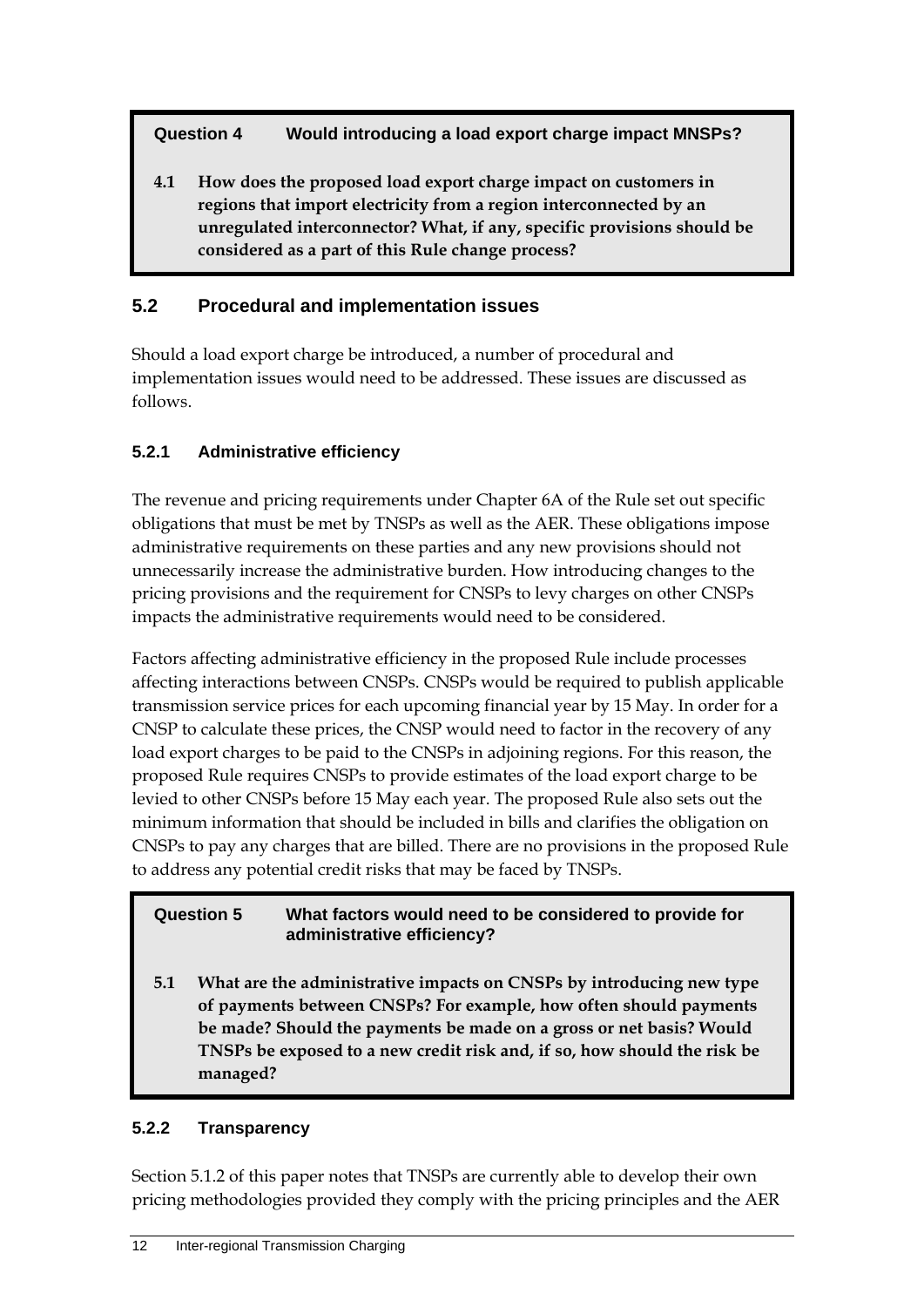pricing methodology guidelines. Question 2 above also queries the level of prescription that should be provided for the way in which any load export charge should be calculated. A broader question is the overall level of prescription and transparency of any new provisions.

Factors affecting transparency in the proposed Rule include whether transparency would be required in the processes undertaken by CNSPs (particularly in regions where there are more than one TNSP). The proposed Rule also includes transitional provisions (as discussed further in section 5.2.3 below), however it does not contemplate the requirement for the AER to issue a revised pricing methodology guideline.

| <b>Question 6</b> |                                                                                                                                                                                                                                                                   | What would be the appropriate level of prescription and<br>transparency for any new pricing provisions?                                                                                                       |  |
|-------------------|-------------------------------------------------------------------------------------------------------------------------------------------------------------------------------------------------------------------------------------------------------------------|---------------------------------------------------------------------------------------------------------------------------------------------------------------------------------------------------------------|--|
| 6.1               | Are there other factors relating to the level of prescription and<br>transparency that have not already been considered under the other<br>questions raised? For example, should payment terms and the billing<br>period be specified for payments between CNSPs? |                                                                                                                                                                                                               |  |
| 6.2               |                                                                                                                                                                                                                                                                   | In regions where there are multiple TNSPs, does the way in which a<br>CNSP bill and receive payments from TNSPs within that region need<br>clarification and/or prescription?                                 |  |
| 6.3               | Rules?                                                                                                                                                                                                                                                            | Should a load export charge be able to be implemented without the<br>requirement for the AER to produce new pricing methodology<br>guidelines? If so, would any clarifications need to be included in the new |  |

#### **5.2.3 Stability and regulatory certainty**

A stable environment that provides regulatory certainty is generally desirable to ensure participants, including TNSPs and customers, can make efficient decisions and minimise potential risks. Where new provisions are being considered, such as the introduction of a new load export charge, whether the new provisions would provide predictability and certainty of how prices would be calculated would need to be considered. In addition, requirements to manage the transition to new pricing arrangements would need to be assessed. This would include considering an appropriate implementation date for any Rule to be made. In its final report on the Climate Change Review, the Commission proposed a possible date of 1 July 2011 to implement the new load export charge. This Rule change process will assess whether this date would be feasible and what provisions, if any, would need to be included in the transitional provisions to facilitate the implementation of the new Rule.

The proposed Rule, if made, would not change the total amount of revenue to be recovered by TNSPs. However, it would change the way in which the revenue would be recovered where TNSPs would, in effect, recover part of their revenue from customers in adjoining regions through the new load export charge. This change could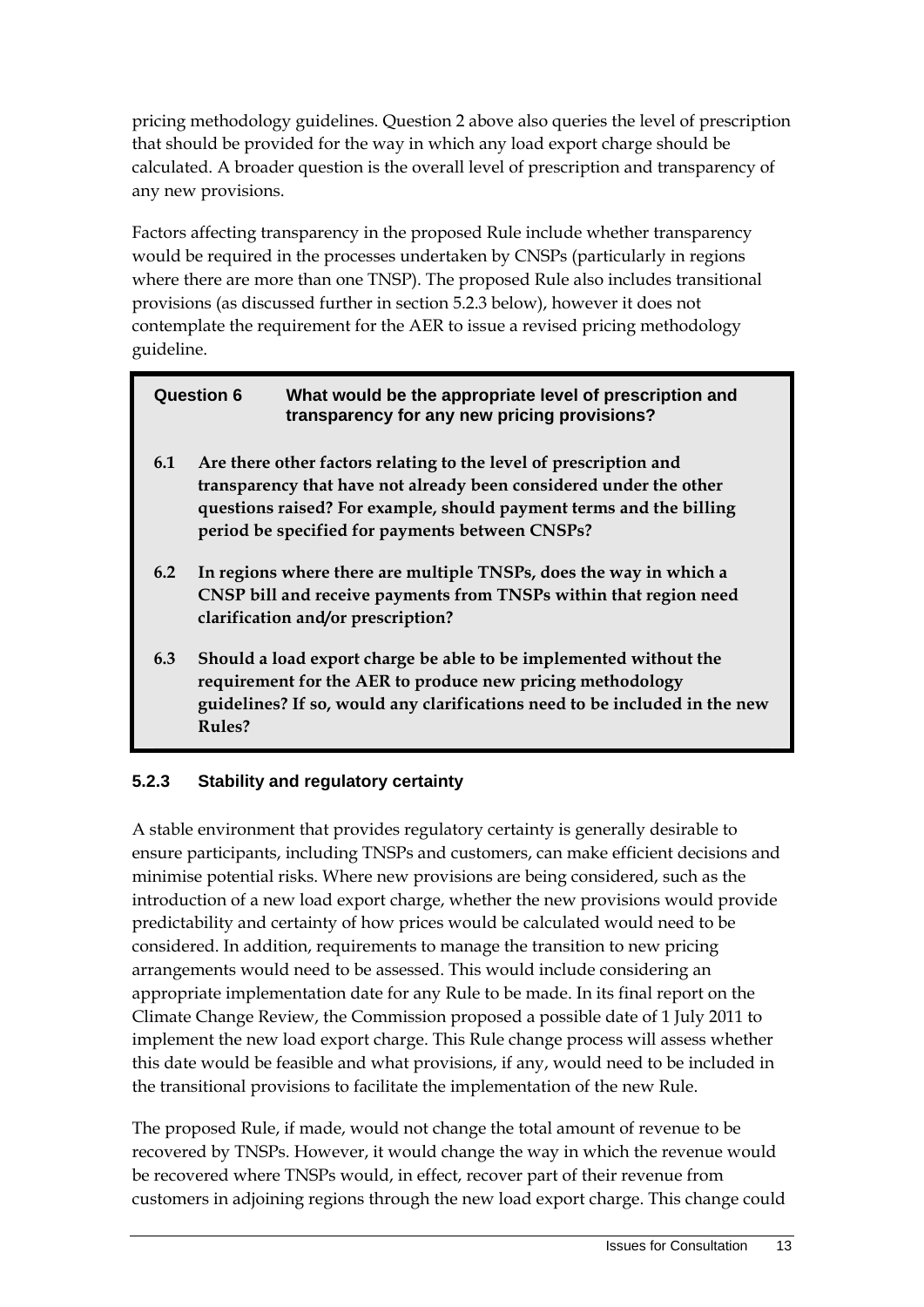potentially impact customers in different regions differently as charges in one region may increase and charges in another region may decrease.

The proposed Rule includes transitional provisions to allow the new provisions to be introduced part-way through a financial year and regulatory control period. The proposed transitional provisions also allow AEMO to revise its pricing methodology for Victoria during the current regulatory control period to enable AEMO to implement a revised pricing methodology that would be more consistent with achieving the objectives of an load export charge. In addition, the proposed Rule requires that CNSPs should use the system-normal interconnector capacities as a measure of capacity when levying charges (as opposed to determining the relevant load at each interconnector connection point) as an interim measure as they make changes to their pricing models to accommodate the new charging mechanism. The proposed Rule also provides that charges should be recovered from the non-locational component of TUOS charges (as opposed to both the locational and non-locational TUOS charges). These transitional provisions allow an inter-regional transmission charge to be implemented without the requirement for TNSPs to make changes to their pricing methodology (with the exception of AEMO).

#### **Question 7 What transitional provisions should be considered to ensure stability and regulatory certainty?**

- **7.1 Implementing a load export charge would likely result in the one-off redistribution of transmission service charges. This redistribution may impact some customers more than others. Should any specific provisions be put in place to manage the potential change in charges?**
- **7.2 Would it be feasible to implement the proposed load export charge by 1 July 2011? What factors should be taken into consideration to determine the implementation date? What transitional provisions would need to be in place to allow any new provisions to be implemented as soon as practicable while ensuring that regulatory certainty is maintained?**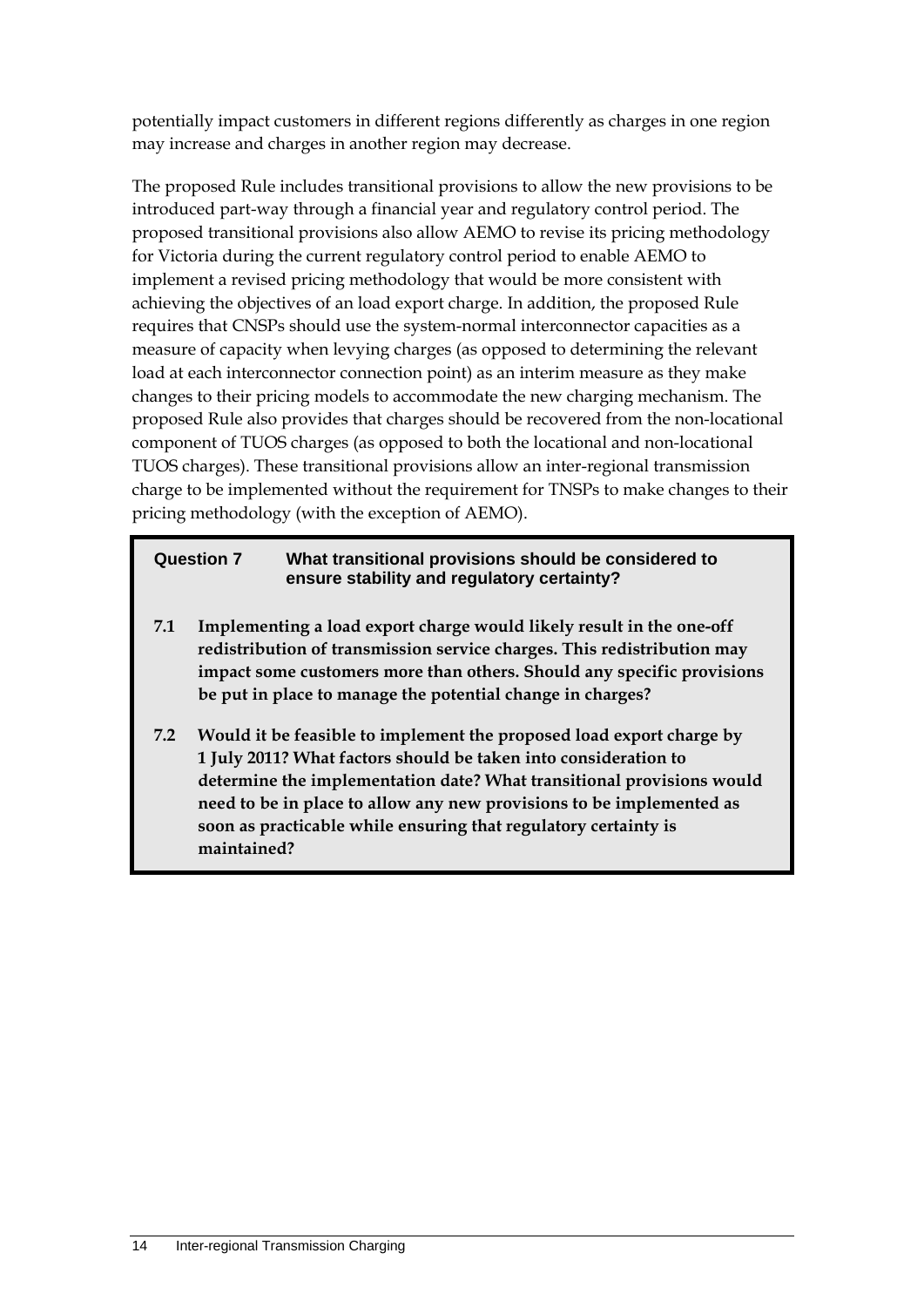## **6 Lodging a Submission**

The Commission has published a notice under section 95 of the NEL for this Rule change request inviting written submissions. Submissions are to be lodged online or by mail by 24 June 2010 in accordance with the following requirements.

Where practicable, submissions should be prepared in accordance with the Commission's Guidelines for making written submissions on Rule change proposals.22 The Commission publishes all submissions on its website subject to a claim of confidentiality.

All enquiries on this project should be addressed to Anita Lai on (02) 8296 7800.

### **6.1 Lodging a submission electronically**

Electronic submissions must be lodged online via the Commission's website, www.aemc.gov.au, using the "lodge a submission" function and selecting the project reference code "ERC0106". The submission must be on letterhead (if submitted on behalf of an organisation), signed and dated.

Upon receipt of the electronic submission, the Commission will issue a confirmation email. If this confirmation email is not received within 3 business days, it is the submitter's responsibility to ensure the submission has been delivered successfully.

### **6.2 Lodging a submission by mail**

The submission must be on letterhead (if submitted on behalf of an organisation), signed and dated. The submission should be sent by mail to:

Australian Energy Market Commission PO Box A2449 Sydney South NSW 1235

Or by Fax to (02) 8296 7899.

1

The envelope must be clearly marked with the project reference code: ERC0106.

Except in circumstances where the submission has been received electronically, upon receipt of the hard copy submission the Commission will issue a confirmation letter.

If this confirmation letter is not received within 3 business days, it is the submitter's responsibility to ensure successful delivery of the submission has occurred.

<sup>22</sup> This guideline is available on the Commission's website.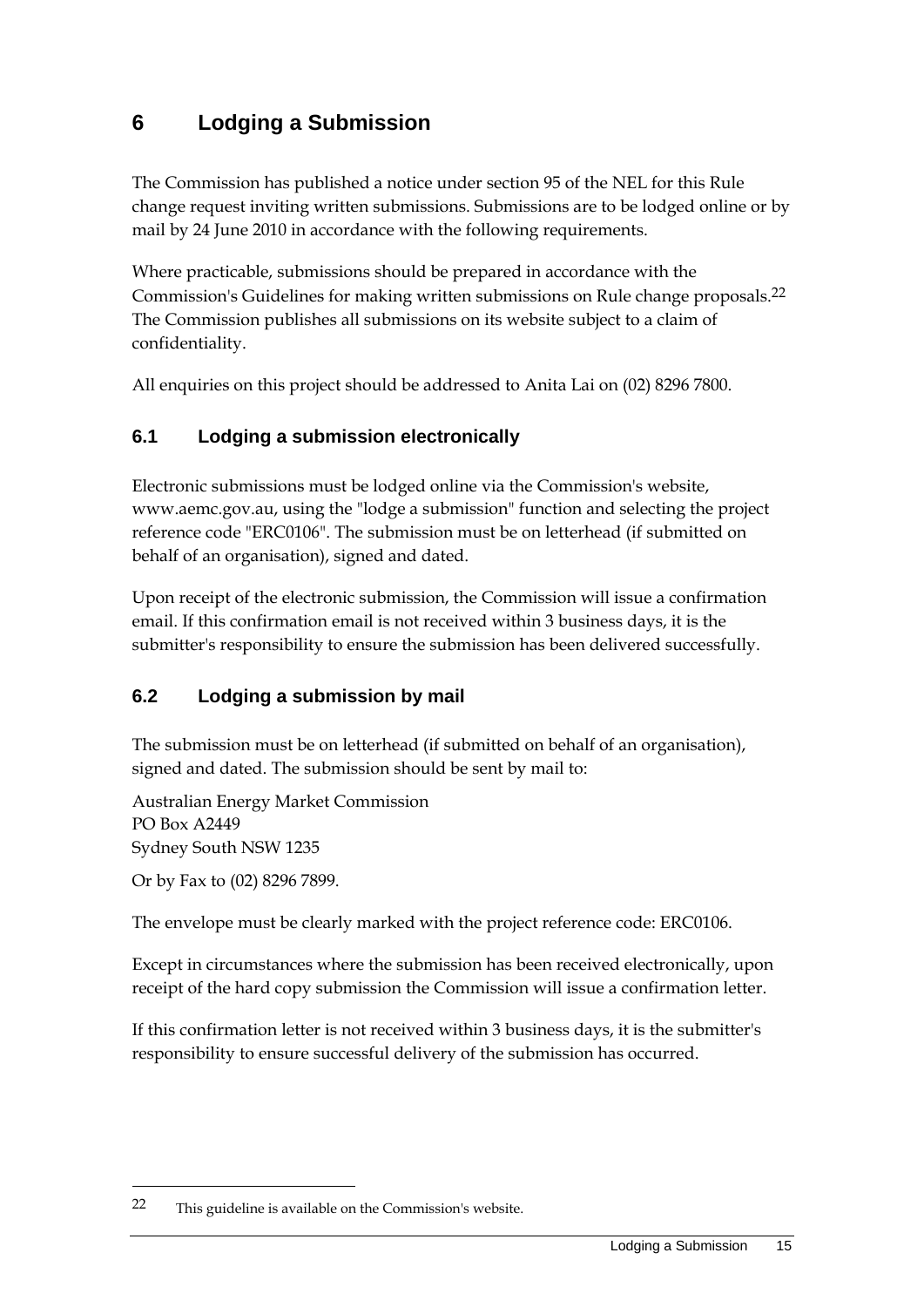## **Abbreviations**

| <b>AEMC</b>          | <b>Australian Energy Market Commission</b> |
|----------------------|--------------------------------------------|
| <b>AEMO</b>          | Australian Energy Market Operator          |
| <b>AER</b>           | Australian Energy Regulator                |
| <b>CNSP</b>          | Co-ordinating Network Service Provider     |
| Commission           | See AEMC                                   |
| <b>MCE</b>           | Ministerial Council on Energy              |
| <b>MNSP</b>          | Market Network Service Provider            |
| $\operatorname{NEL}$ | National Electricity Law                   |
| <b>NEM</b>           | National Electricity Market                |
| <b>NEO</b>           | National Electricity Objective             |
| <b>NTP</b>           | National Transmission Planner              |
| Rules                | <b>National Electricity Rules</b>          |
| <b>TNSP</b>          | transmission network service provider      |
| <b>TUOS</b>          | transmission use of system                 |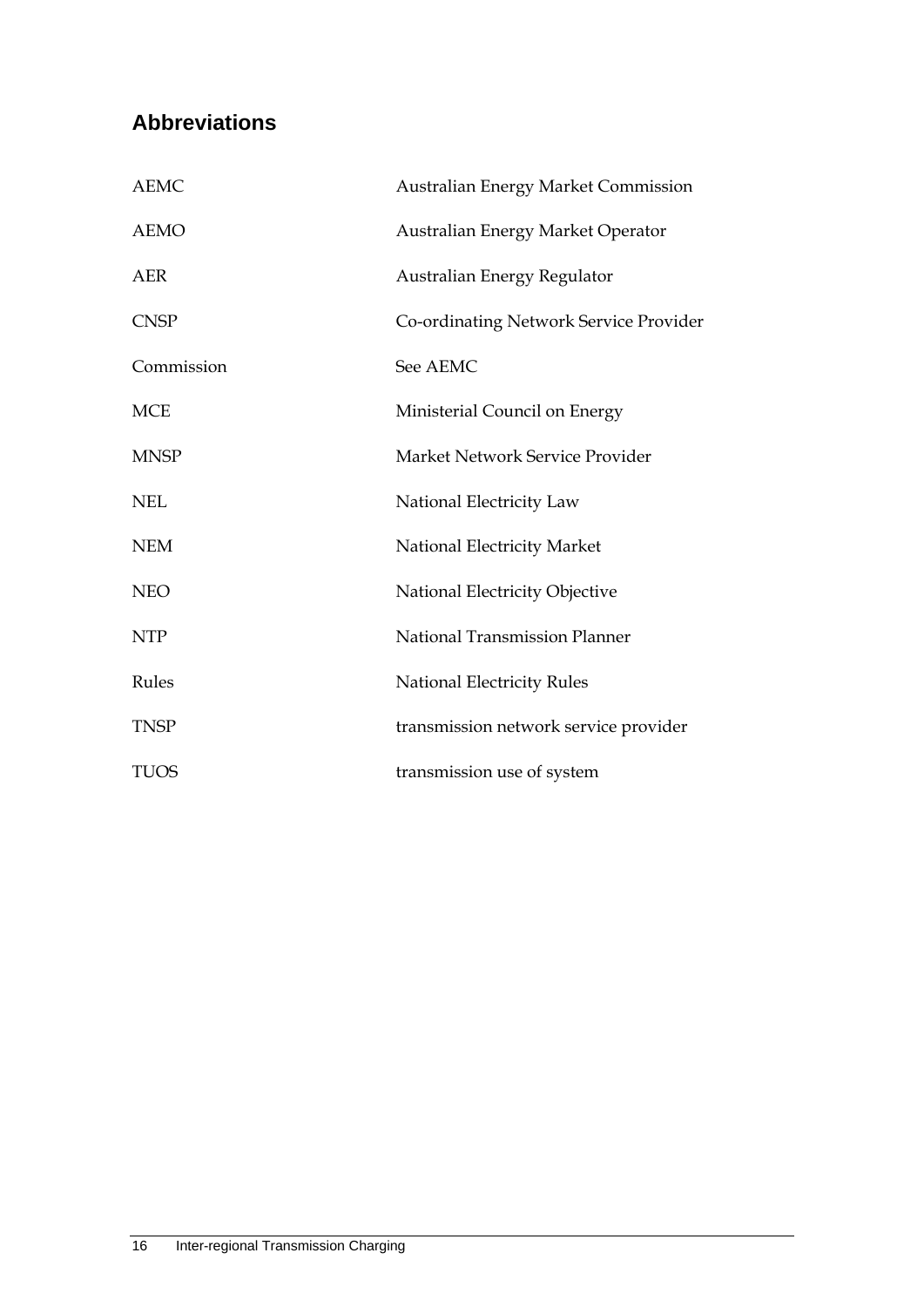## **A Proposed Rule**

#### **Part 1: Chapter 3, Part J of Chapter 6A and definitions**

#### **[1] Clause 3.6.5 Settlements residue to network losses and constraints**

Omit clause  $3.6.5(a)(5)(iv)$  and clause  $3.6.5(a)(6)$  and substitute:

(iv) the expiry date referred to in subparagraph (ii) means [*insert date*].

#### **[2] Clause 6A.23.3 Principles for the allocation of the ASRR to transmission network connection points**

In clause 6A.23.3, omit "to each *transmission network connection point*".

#### **[3] Clause 6A.23.3 Principles for the allocation of the ASRR to transmission network connection points**

Omit clause 6A.23.3(c) and insert:

- (c) The *ASRR* for *prescribed TUOS services* is to be allocated to:
	- (1) *transmission network connection points* of *Transmission Customers*; and
	- (2) *Transmission Network Service Providers* (other than *Market Network Service Providers*) in *interconnected regions*,

in the following manner:

- (3) a share of the *ASRR* (the **pre-adjusted locational component**) is to be allocated as between such *connection points* and *Transmission Network Service Providers* on the basis of the estimated proportionate use of the relevant *transmission system* assets:
	- (i) by each of those customers; and
	- (ii) for the conveyance of electricity to the *transmission network* of those *Transmission Network Service Providers,*

and the *CRNP methodology* and *modified CRNP methodology* represent two permitted means of estimating proportionate use;

(4) such of the pre-adjusted locational component of the *ASRR* as is allocated to *transmission network connection points* of *Transmission Customers* must be: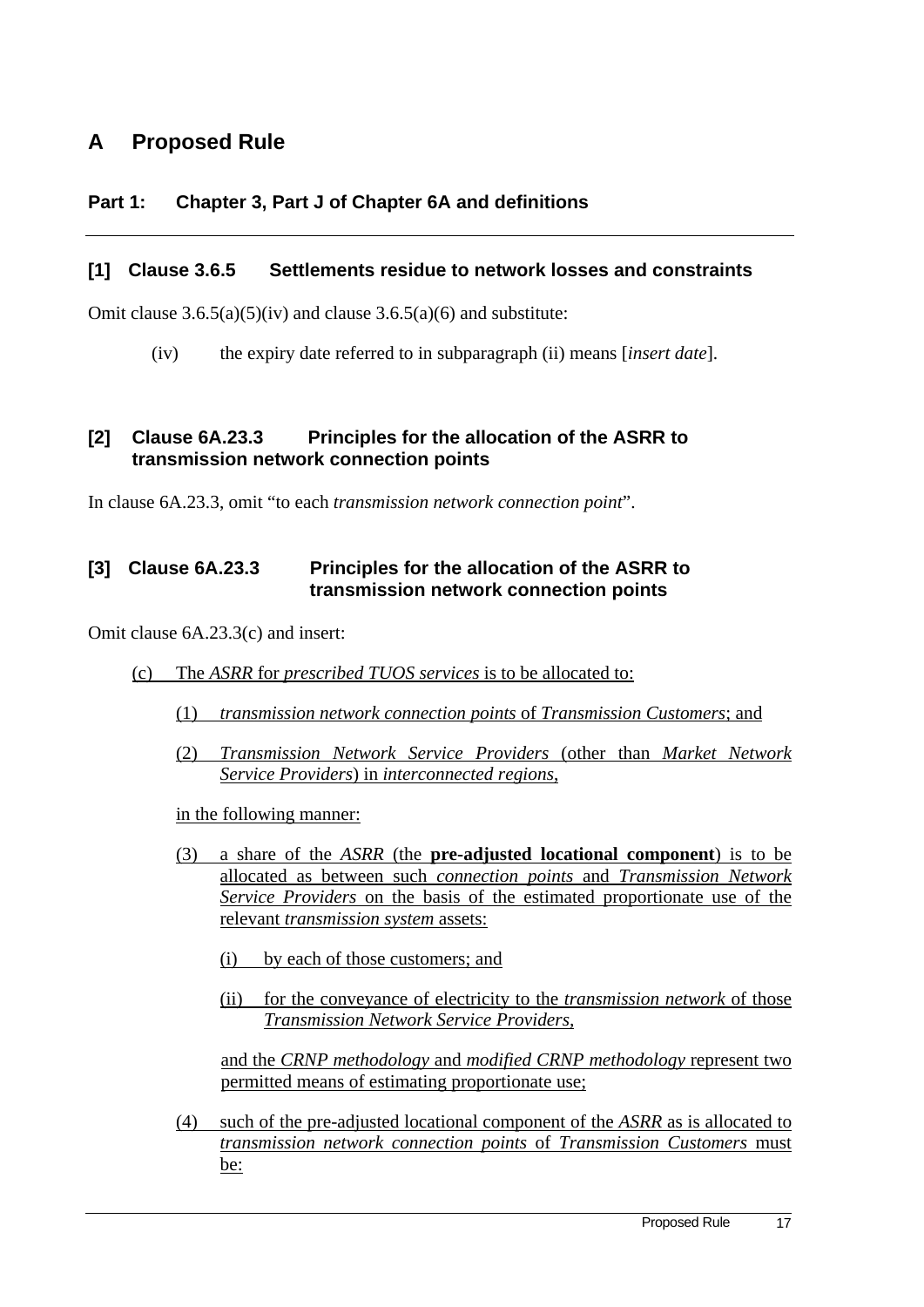- (i) increased by the aggregate of the charges for the pre-adjusted locational component of *prescribed TUOS services* that are estimated to be payable by the *Transmission Network Service Provider* for the relevant *financial year* in accordance with clause 6A.29A.4;
- (ii) decreased by the amount (if any) by which the estimate referred to in paragraph (i) for the previous *financial year* is greater than the actual amount (grossed up by the application of an annual interest rate approved by the *AER* for this purpose); and
- (iii) increased by the amount (if any) by which the estimate referred to in paragraph (i) for the previous *financial year* is less than the actual amount (grossed up by the application of an annual interest rate approved by the *AER* for this purpose),

#### such adjusted locational component being referred to as the **adjusted locational component**;

Paragraph (4) permits locational TUoS charges paid to adjacent regions to be recovered through an adjustment to locational TUoS charges paid by customers within regions. Note that a transitional provision has been included as clause 11.XX.7 to require that locational TUoS charges paid to adjacent regions are to be recovered through an adjustment to nonlocational TUoS charges paid by customers within regions, until revised pricing methodologies have been introduced in subsequent regulatory control periods.

- (5) the remainder of the *ASRR* for *prescribed TUOS services* (the **pre-adjusted non-locational component**) is to be adjusted:
	- (i) by adding the aggregate of the charges for the pre-adjusted nonlocational component of *prescribed TUOS services* that are estimated to be payable by the *Transmission Network Service Provider* for the relevant *financial year* in accordance with clause 6A.29A.4;
	- (ii) by subtracting the amount (if any) by which the estimate referred to in paragraph (i) for the previous *financial year* is greater than the actual amount (grossed up by the application of an annual interest rate approved by the *AER* for this purpose);
	- (iii) by adding the amount (if any) by which the estimate referred to in paragraph (i) for the previous *financial year* is less than the actual amount (grossed up by the application of an annual interest rate approved by the *AER* for this purpose);
	- (iv) by subtracting the *settlements residue* (including *auction amounts*) expected to be distributed to the *Transmission Network Service Provider* in accordance with clauses 3.6.5(c) and 3.18.4;
	- (v) by subtracting the amount (if any) by which the estimate referred to in paragraph (iv) for the previous *financial year* is less than the actual amount (grossed up by the application of an annual interest rate approved by the *AER* for this purpose);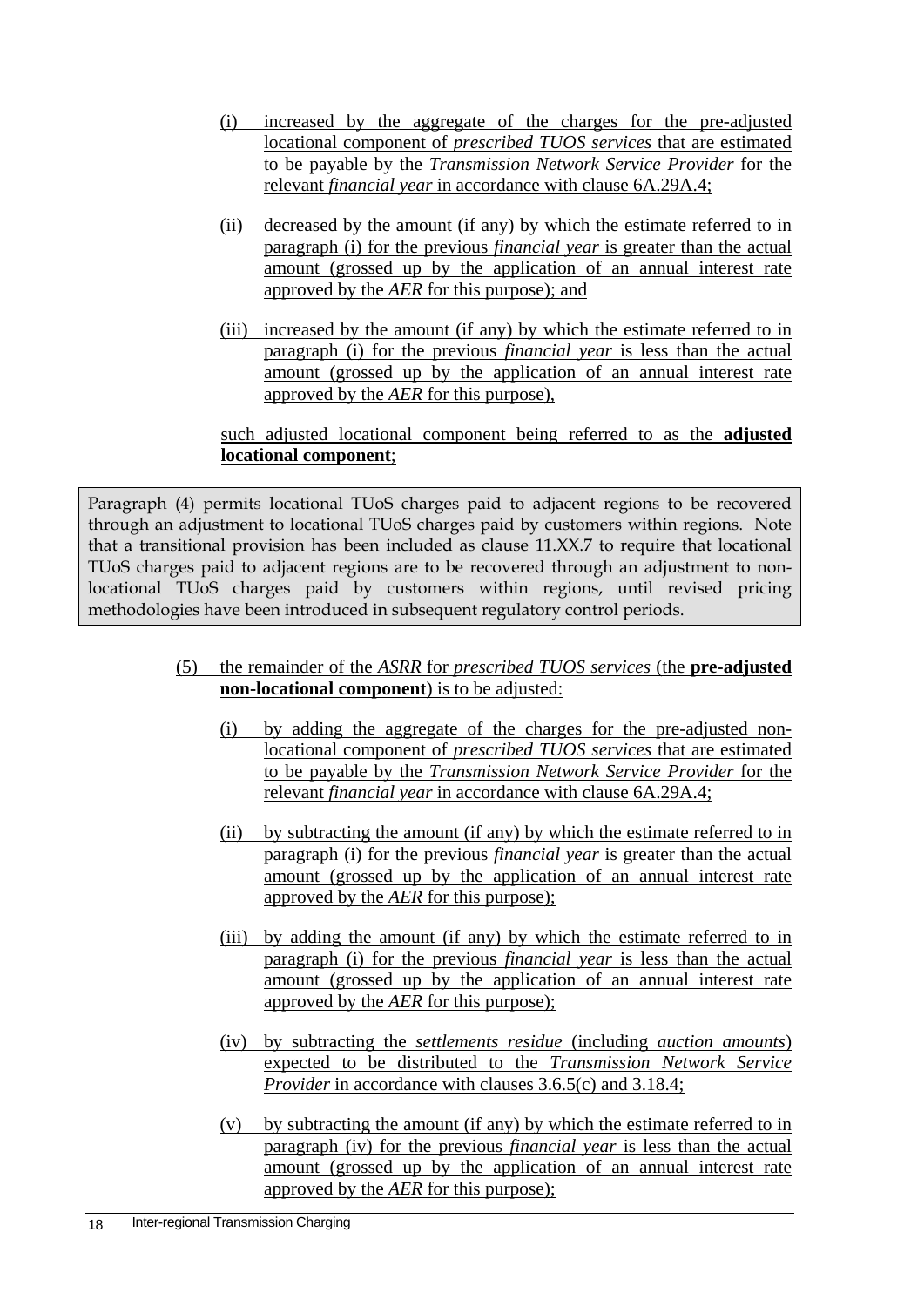- (vi) by adding the amount (if any) by which the estimate referred to in paragraph (iv) for the previous *financial year* is greater than the actual amount (grossed up by the application of an annual interest rate approved by the *AER* for this purpose);
- (vii) by adding the *settlements residue* expected to be recovered from the *Transmission Network Service Provider* in accordance with clause  $3.6.5(a)$ :
- (viii) by subtracting the amount (if any) by which the estimate referred to in paragraph (vii) for the previous *financial year* is greater than the actual amount (grossed up by the application of an annual interest rate approved by the *AER* for this purpose);
- (ix) by adding the amount (if any) by which the estimate referred to in paragraph (vii) for the previous *financial year* is less than the actual amount (grossed up by the application of an annual interest rate approved by the *AER* for this purpose);
- (x) for any *over-recovery amount* or *under-recovery amount*, but only to the extent that amount does not include an amount referred to in paragraphs  $(4)$  or  $(5)(i)$  to  $(vii)$ ;
- (xi) for any amount arising as a result of the application of clause 6A.23.4(h) and (i); and
- (xii) for any amount arising as a result of the application of prudent discounts in clause  $6A.26.1(d)-(g)$ ,

(the **adjusted non-locational component**) and the pre-adjusted nonlocational component is to be recovered from:

- (xiii) *Transmission Customers* whose allocation of the pre-adjusted nonlocational component is adjusted in accordance with subparagraphs  $(i)$ - $(xii)$ ; and
- (xiv) *Transmission Network Service Providers* (other than *Market Network Service Providers*) in *interconnected regions,*
- with such amounts being recovered in accordance with clause 6A.23.4.

Paragraph (5) permits non-locational TUoS charges paid to adjacent regions to be recovered through an adjustment to non-locational TUoS charges paid by customers within regions. This adjustment also includes the distribution of all settlement residues (including auction proceeds) to customers within the region.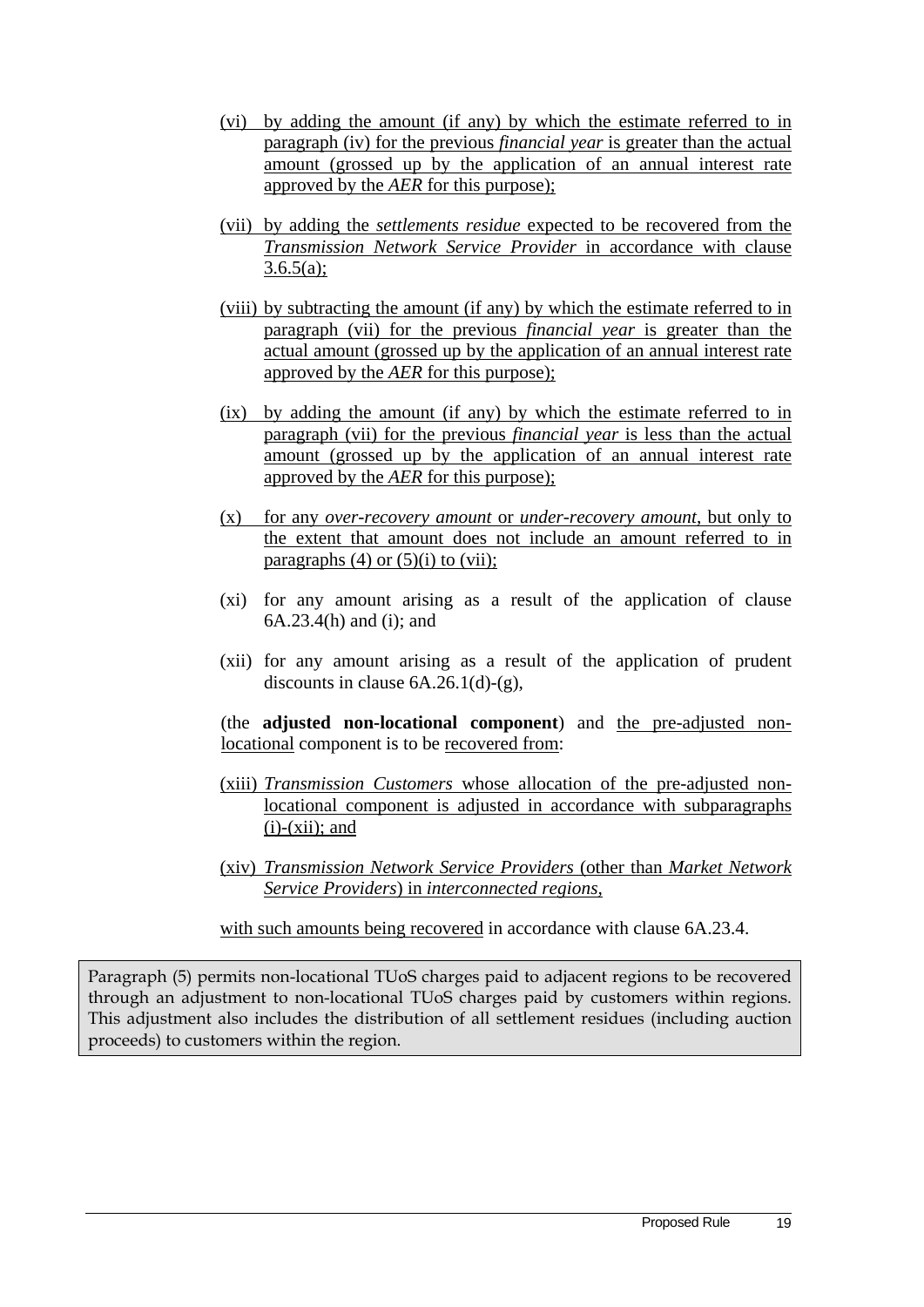#### **[4] Clause 6A.23.3 Principles for the allocation of the ASRR to transmission network connection points**

Omit clause 6A.23.3(d)(1) and substitute:

(1) a 50% share allocated to the pre-adjusted locational component referred to in subparagraph  $(c)(3)$  and a 50% share allocated to the pre-adjusted nonlocational component referred to in subparagraph (c)(5); or

#### **[5] Clause 6A.23.3 Principles for the allocation of the ASRR to transmission network connection points**

Omit clauses 6A.23.3(e) and 6A.23.3(f) and substitute:

- (e) The *ASRR* for *prescribed common transmission services* and the operating and maintenance costs incurred in the provision of those services (the **pre-adjusted common** *ASRR* **component**) is to be adjusted:
	- (1) by adding the aggregate of the charges for the pre-adjusted common *ASRR* component of *prescribed common transmission services* that are estimated to be payable by the *Transmission Network Service Provider* for the relevant *financial year* in accordance with clause 6A.29A.4;
	- (2) by subtracting the amount (if any) by which the estimate referred to in paragraph (1) for the previous *financial year* is greater than the actual amount (grossed up by the application of an annual interest rate approved by the *AER* for this purpose); and
	- (3) by adding the amount (if any) by which the estimate referred to in paragraph (1) for the previous *financial year* is less than the actual amount (grossed up by the application of an annual interest rate approved by the *AER* for this purpose),

(the **adjusted common** *ASRR* **component**) and the pre-adjusted common *ASRR* component is to be recovered from:

- (4) *Transmission Customers*, whose allocation of the pre-adjusted common *ASRR* component is to be adjusted in accordance with subparagraphs (1)- (3); and
- (5) *Transmission Network Service Providers* (other than *Market Network Service Providers*) in *interconnected regions*,

with such amounts being recovered in accordance with clause 6A.23.4.

This clause allows for common services charges paid to adjacent regions to be recovered through an adjustment to common services charges paid by customers within regions.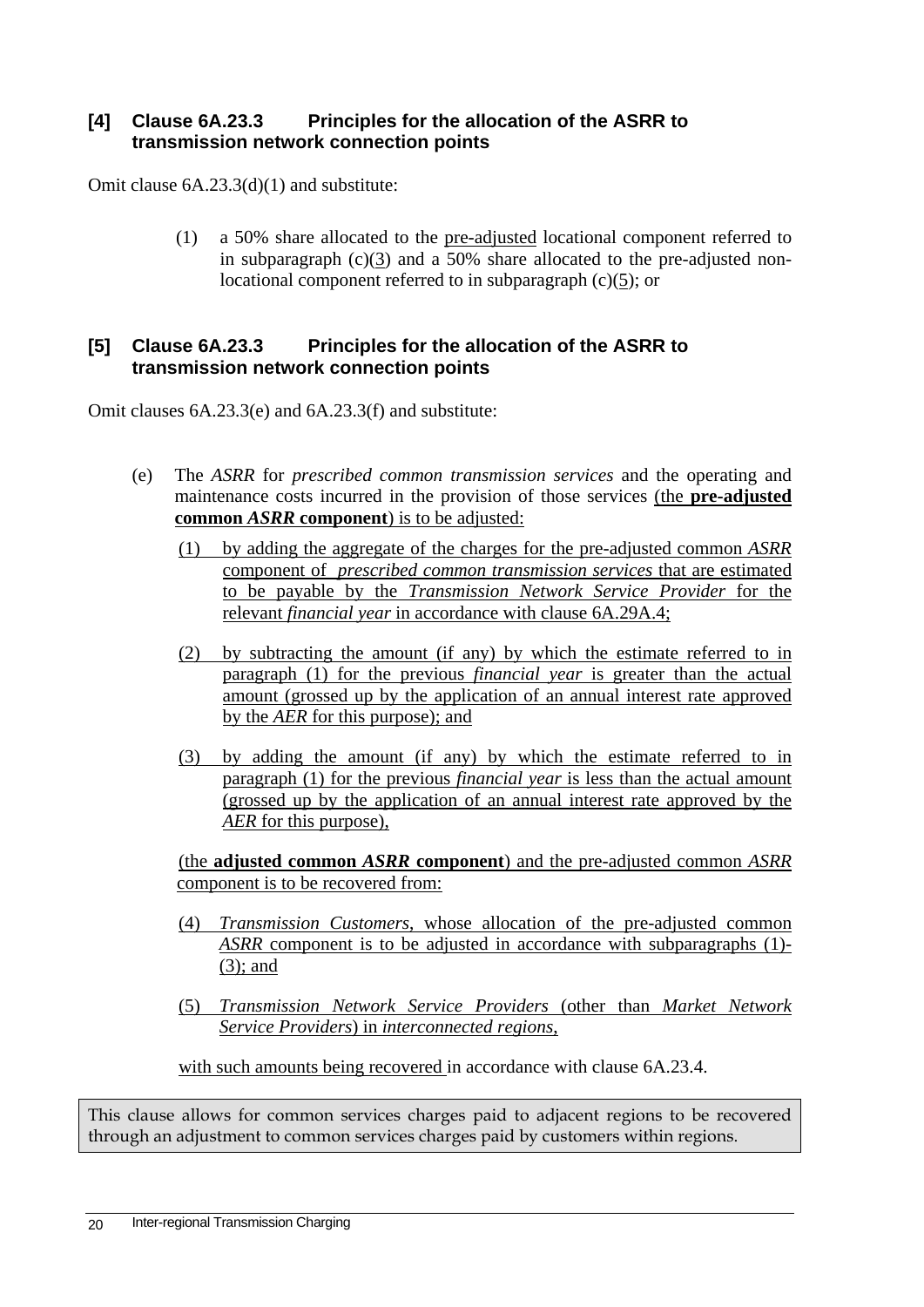### **[6] 6A.23.4 Price structure principles**

In clause  $6A.23.4(a)$ , omit "paragraphs  $(b)-(i)$ " and substitute "paragraphs  $(b)-(k)$ ".

#### **[7] 6A.23.4 Price structure principles**

Omit clauses 6A.23.4(b)-(j) and substitute:

- (b) Separate prices are to be developed for each *category of prescribed transmission service* as follows:
	- (1) *prescribed entry services*;
	- (2) *prescribed exit services*;
	- (3) *prescribed common transmission services* adjusted common *ASRR* component*: Transmission Customers*;
	- (4) *prescribed common transmission services* pre-adjusted common *ASRR* component: *Transmission Network Service Providers* in *interconnected regions*;
	- (5) *prescribed TUOS services* adjusted locational component: *Transmission Customers*;
	- (6) *prescribed TUOS services* pre-adjusted locational component: *Transmission Network Service Providers* in *interconnected regions;*
	- (7) *prescribed TUOS services* adjusted non-locational component: *Transmission Customers*; and
	- (8) *prescribed TUOS services* pre-adjusted non-locational component: *Transmission Network Service Providers* in *interconnected regions*.
- (c) Prices for *prescribed entry services*, *prescribed exit service* must be a fixed annual amount.
- (d) Prices for *prescribed common transmission services* must be on a *postage stamp basis*.
- (e) Prices for recovering the locational component of providing *prescribed TUOS services* must be based on demand at times of greatest utilisation of the *transmission network* and for which *network* investment is most likely to be contemplated.
- (f) Subject to paragraphs  $(g)$ , (h), and (i), prices for recovering the adjusted locational component of the *ASRR* for the provision of *prescribed TUOS services* to *Transmission Customers* must not change by more than 2 per cent per annum compared with the *load* weighted average price for this component for the relevant *region*.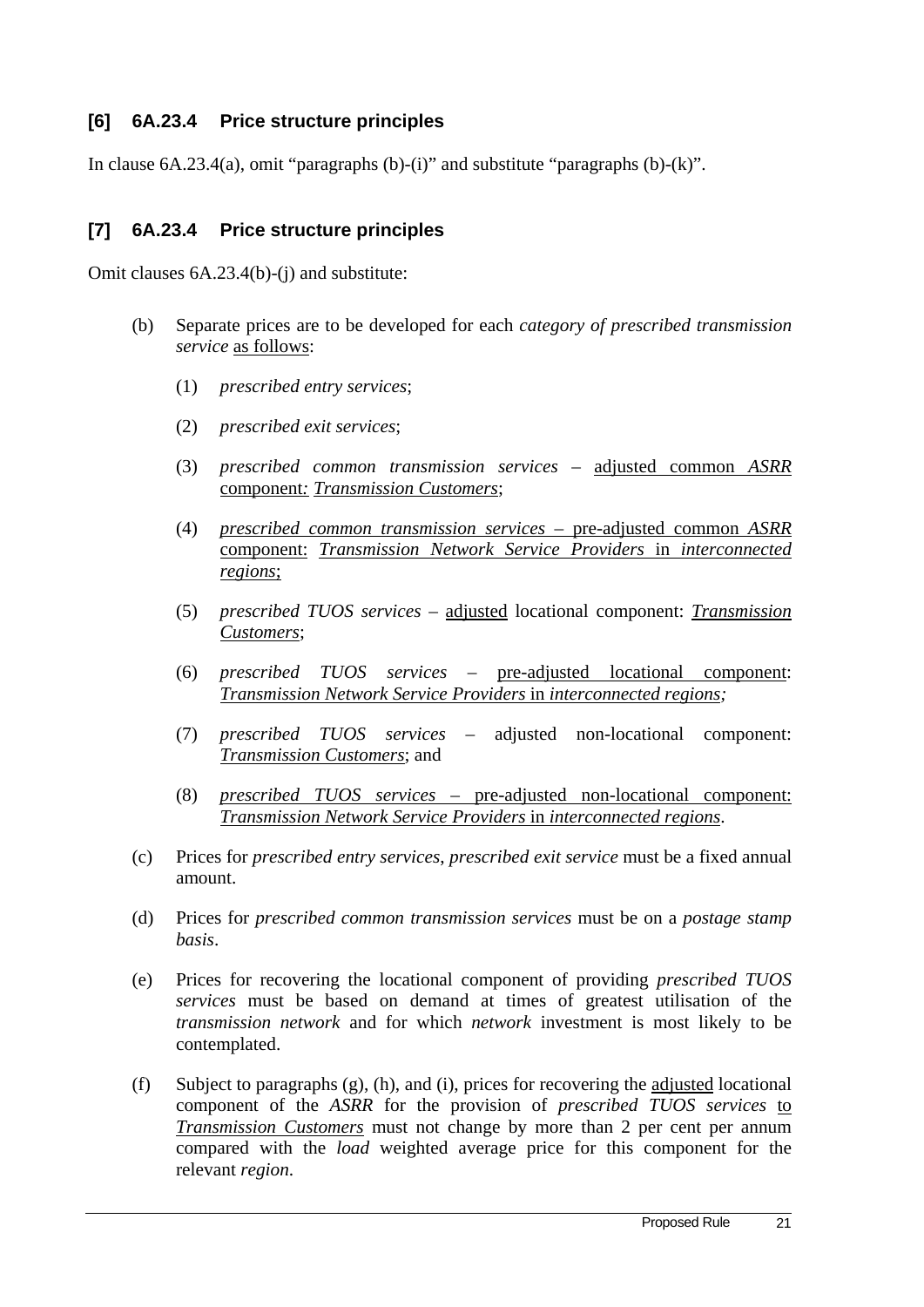- (g) The change in price referred to in paragraph (f) may exceed 2 per cent per annum if, since the last time prices were set:
	- (1) the *load* at the *connection point* has materially changed;
	- (2) in connection with that change, the *Transmission Customer* requested a renegotiation of its *connection agreement* with the *Transmission Network Service Provider*; and
	- (3) the *AER* has approved the change of more than 2 per cent per annum.
- (h) If, in the case of an increase in price, the application of paragraph (f) would result in the under-recovery of part of the adjusted locational component of the *ASRR* for the provision of *prescribed TUOS services* to *Transmission Customers,* any shortfall may be recovered by adjusting upward the charges that would otherwise apply to *Transmission Customers* in respect of the adjusted non-locational component of *prescribed TUOS services*.
- (i) If, in the case of a decrease in price, the application of paragraph (f) would result in over-recovery of the adjusted locational component of the *ASRR* for the provision of *prescribed TUOS services* to *Transmission Customers,* any overrecovery must be offset by adjusting downward the charges that would otherwise apply to *Transmission Customers* in respect of the adjusted non-locational component of *prescribed TUOS services*.
- (j) Prices for recovering the adjusted non-locational component of *prescribed TUOS services* must be on a *postage stamp basis*.
- (k) Prices for the services referred to in paragraphs (b)(4), (6) and (8) must not be applied to *Market Network Service Providers*.

### **[8] Clause 6A.24.1 Pricing methodologies generally**

Omit clause 6A.24.1(b)(1) and substitute:

- (1) allocates the *aggregate annual revenue requirement* for *prescribed transmission services* provided by that provider:
	- (i) to the *categories of prescribed transmission services* for that provider; and
	- (ii) to *transmission network connection points* of *Transmission Customers*  and to *Transmission Network Service Providers* in *interconnected regions*; and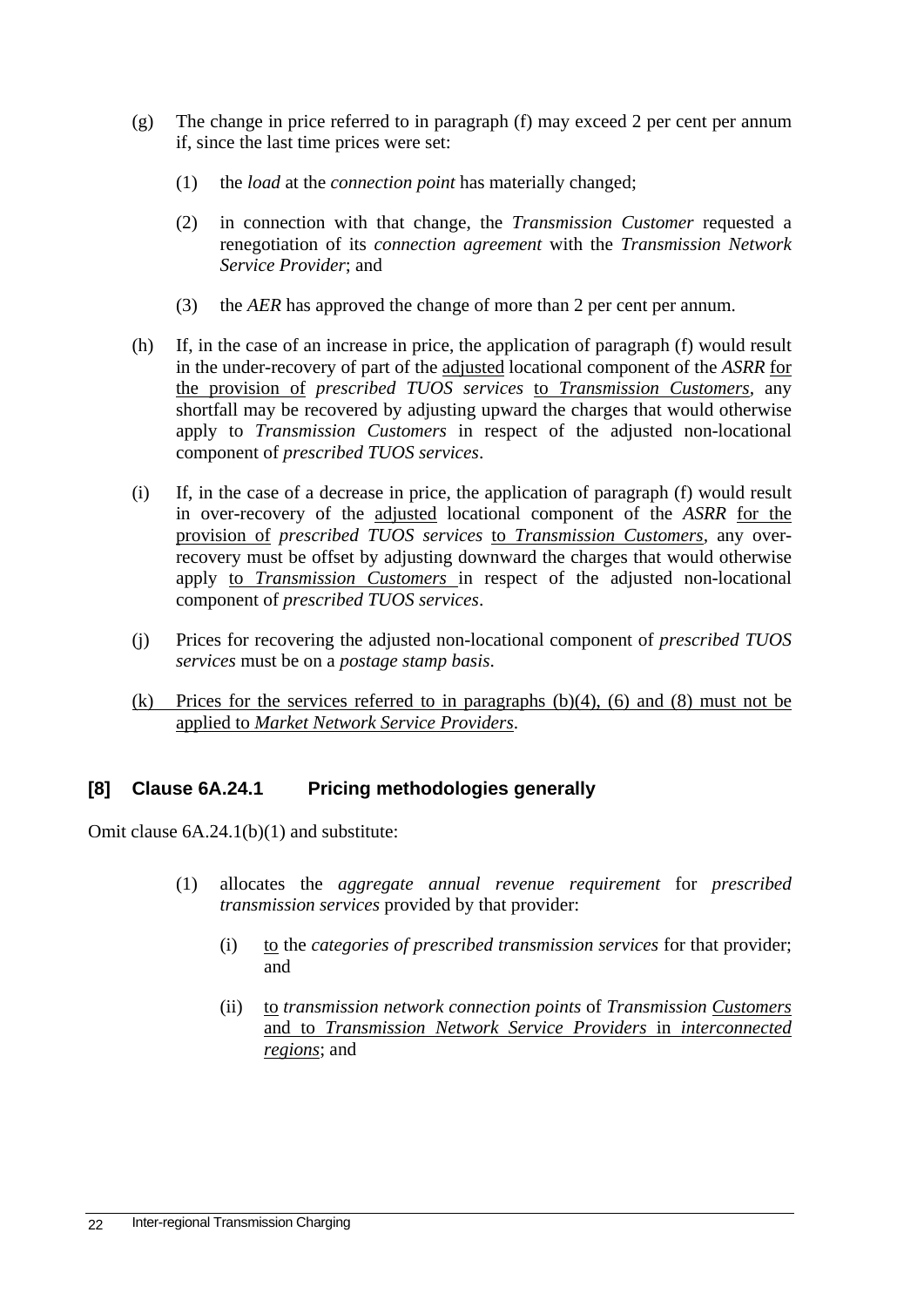#### **[9] Clause 6A.24.1 Pricing methodologies generally**

After clause 6A.24.1(b), insert:

- (ba) In addition to complying with any other requirements under this Chapter 6A, the *pricing methodology* of a *Transmission Network Service Provider* that is the *Coordinating Network Service Provider* for a *region* must provide for:
	- (i) the allocation of the *aggregate annual revenue requirement* and of the *annual service revenue requirement*, for *prescribed transmission services* provided by *Transmission Network Service Providers* whose *transmission networks* are located in that *region*;
	- (ii) the setting of the prices for the services referred to in clause  $6A.23.4(b)(4)$ , (6) and (8); and
	- (iii) such other matters as are required for the purposes of clause 6A.23.3;

#### **[10] Clause 6A.24.1 Pricing methodologies generally**

After clause 6A.24.1(d), insert:

(da) Where this Chapter 6A requires or provides for a matter to be determined in accordance with the *pricing methodology* of a *Transmission Network Service Provider* that is the *Co-ordinating Network Service Provider* for a *region*, that *pricing methodology* applies in relation to that matter to the exclusion of the *pricing methodology* of any other *Transmission Network Service Provider* whose *transmission network* is located in that *region.*

#### **[11] Clause 6A.25.2 Contents of pricing methodology guidelines**

In clause 6A.25.2(c), omit "adjusted".

#### **[11] Clause 6A.25.2 Contents of pricing methodology guidelines**

At the end of clause 6A.25.2(d), omit "and".

#### **[13] Clause 6A.25.2 Contents of pricing methodology guidelines**

Omit clauses 6A.25.2(e) and substitute:

(e) those parts (if any) of a proposed *pricing methodology* or the information accompanying it, that will not be publicly disclosed without the consent of the *Transmission Network Service Provider*; and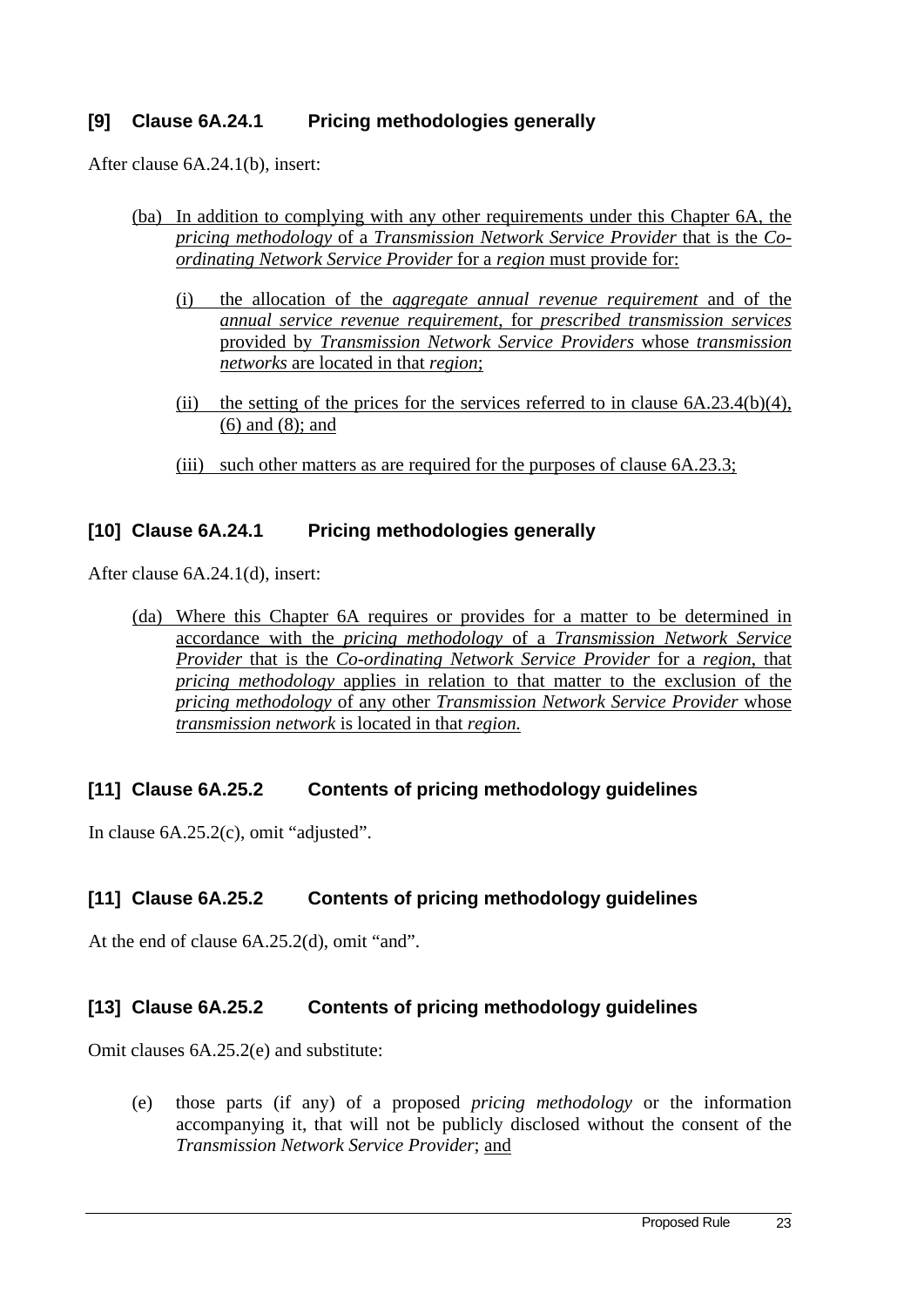(f) in the case of *pricing methodologies* for *Transmission Network Service Providers*  that are *Co-ordinating Network Service Providers*, the requirements those *pricing methodologies* must include in relation to the adjustment of components of the *annual service revenue requirement* as contemplated by clause 6A.23.3 and the setting of the prices referred to in  $6A.23.4(b)(4)$ ,  $(6)$  and  $(8)$ .

#### **[14] Clause 6A.26.1 Agreements for prudent discounts for prescribed transmission services**

Omit clause 6A.26.1(d) and substitute:

- (d) Subject to this clause 6A.26.1, a *Transmission Network Service Provider* that agrees to charge a beneficiary reduced charges may recover the difference between the revenue that would be recovered by the application of the maximum prices referred to in paragraph (a) and the reduced charges (the **discount amount**) from *Transmission Customers* through charges for either or both:
	- (1) the adjusted non-locational component of *prescribed TUOS services;* and
	- (2) the adjusted common *ASRR* component of *prescribed common transmission services,*

in accordance with the provider's *pricing methodology*.

#### **[15] Clause 6A.26.1 Agreements for prudent discounts for prescribed transmission services**

In clause 6A.26.1(f), after "the discount amount" where first occurring, insert "through the charges referred to in subparagraphs  $(d)(1)$  and  $(2)$ ".

#### **[16] Clause 6A.26.1 Agreements for prudent discounts for prescribed transmission services**

In clause  $6A.26.1(g)$ , omit "through the charges for" and substitute "through charges to *Transmission Customers* for".

### **[17] Rule 6A.27 Billing process**

At the end of rule 6A.27, insert "It does not apply in respect of amounts that are payable by *Transmission Network Service Providers* in *interconnected regions*."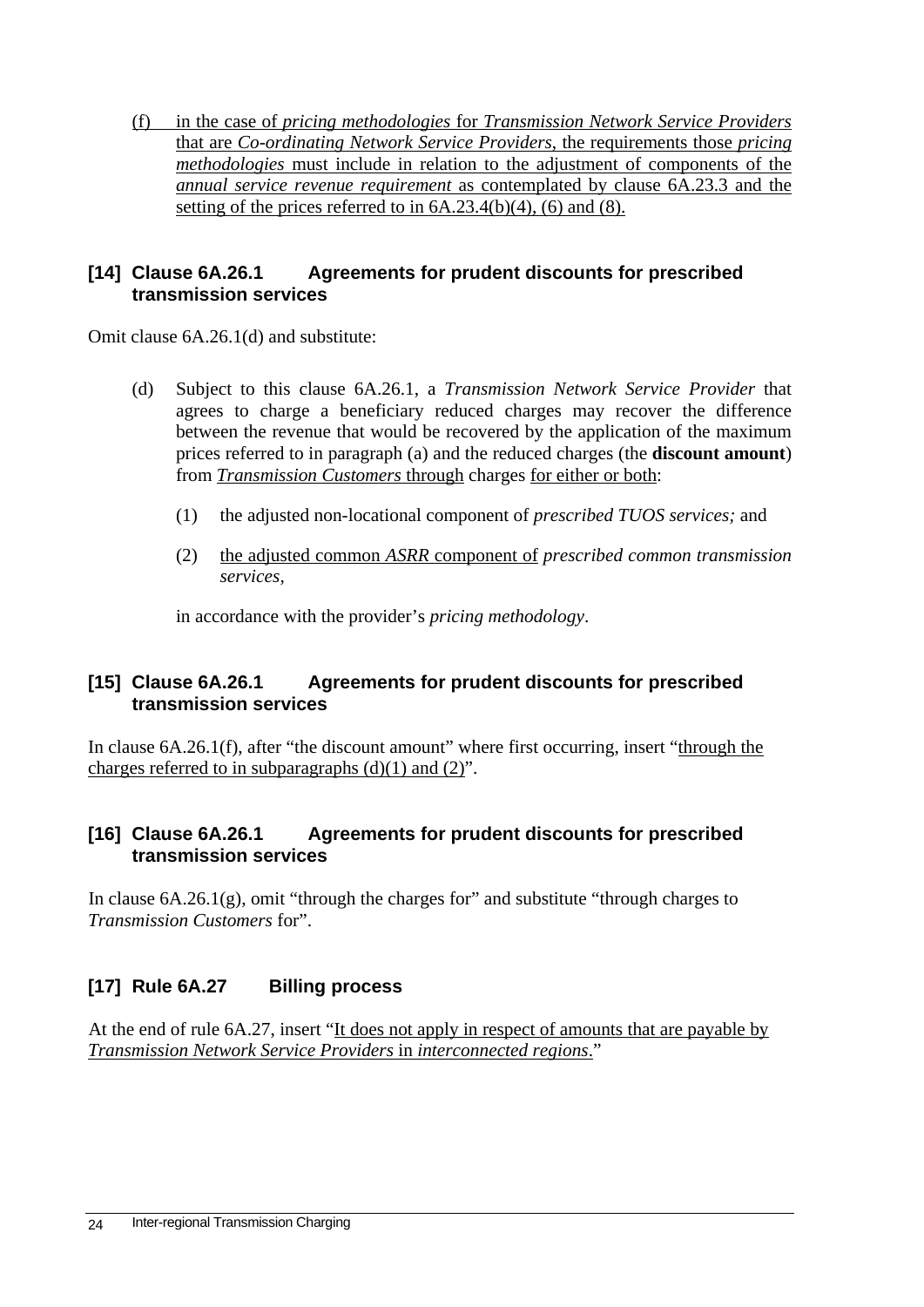#### **[18] Clause 6A.27.1 Billing for prescribed transmission services**

Omit clause 6A.27.1(a) and substitute:

(a) A *Transmission Network Service Provider* must calculate the *transmission service* charges payable by *Transmission Network Users* for each *connection point* on its *transmission network* in accordance with the *transmission service* prices published under clause 6A.24.2.

#### **[19] Clause 6A.27.2 Minimum information to be provided in network service bills**

Omit clauses  $6A.27.2(b)(1)$  and  $6A.27.2(b)(2)$  and substitute:

- (1) charges for the adjusted locational and the adjusted non-locational component of *prescribed TUOS services*;
- (2) charges for the adjusted common *ASRR* component of *prescribed common transmission services.*

#### **[20] Clause 6A.27.4 Payments between Transmission Network Service Providers**

At the end of the heading for clause 6A.27.4, insert "in the same region".

### **[21] Clause 6A.27.4 Payments between Transmission Network Service Providers**

Omit clause 6A.27.4(a) and substitute:

(a) A *Transmission Network Service Provider* must pay other *Transmission Network Service Providers* within the same *region* the revenue which is estimated to be collected during the following year by the first provider as charges for *prescribed transmission services* for the use of *transmission systems* owned by those other *Transmission Network Service Providers*.

#### **[22] Clause 6A.27.5 Calculation of financial transfers between Transmission Network Service Providers**

At the end of the heading for clause 6A.27.5, insert "in the same region".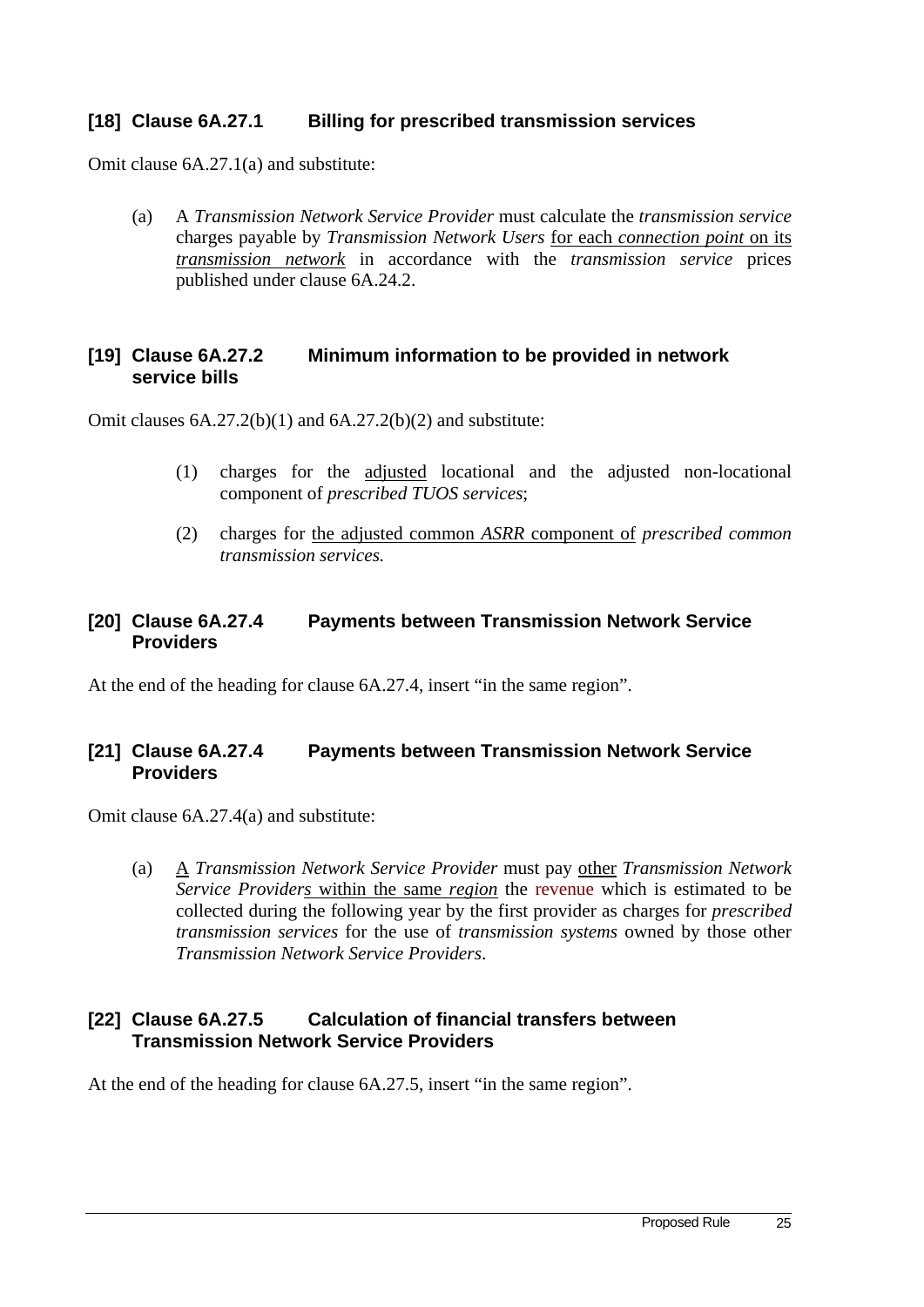#### **[23] Clause 6A.27.5 Calculation of financial transfers between Transmission Network Service Providers**

In clause 6A.27.5(a), after "another *Network Service Provider*", insert "in the same *region*".

#### **[24] Clause 6A.27.5 Calculation of financial transfers between Transmission Network Service Providers**

In clause 6A.27.5(b), after "by the *Co-ordinating Network Service Provider*", insert "for the relevant *region*".

Further consideration of clauses 6A.27.4 and 6A.27.5 may be required under the Rule change process to ensure that these sufficiently provide for revenue transfers between CNSPs and other TNSPs in the same region under the revised arrangements.

#### **[25] Clause 6A.29.1 Multiple Transmission Network Service Providers within a region**

In clause 6A.29.1(a), after "*AARR* within that region", insert "and of the *annual service revenue requirement* for each *Transmission Network Service Provider* in that *region*,".

#### **[26] Clause 6A.29.1 Multiple Transmission Network Service Providers within a region**

In clause 6A.29.1(e), omit "coordination function" and substitute "*Co-ordinating Network Service Provider's* functions under this Part J."

### **[27] Clause 6A.29.2 Single Transmission Network Service Provider within a region**

Omit clause 6A.29.2 and substitute:

If *prescribed transmission services* within a *region* are provided by only one *Transmission Network Service Provider,* that provider is the *Co-ordinating Network Service Provider* for that *region* and is responsible for allocation of the *AARR* within that *region*, and its *annual service revenue requirement*, in accordance with this Part J.

#### **[28] Clause 6A.29.3 Allocation over several regions**

Omit clause 6A.29.3 in its entirety and substitute **"[Deleted]**".

#### **[29] New Rule 6A.29A Inter-regional transmission network charges**

After rule 6A.29, insert: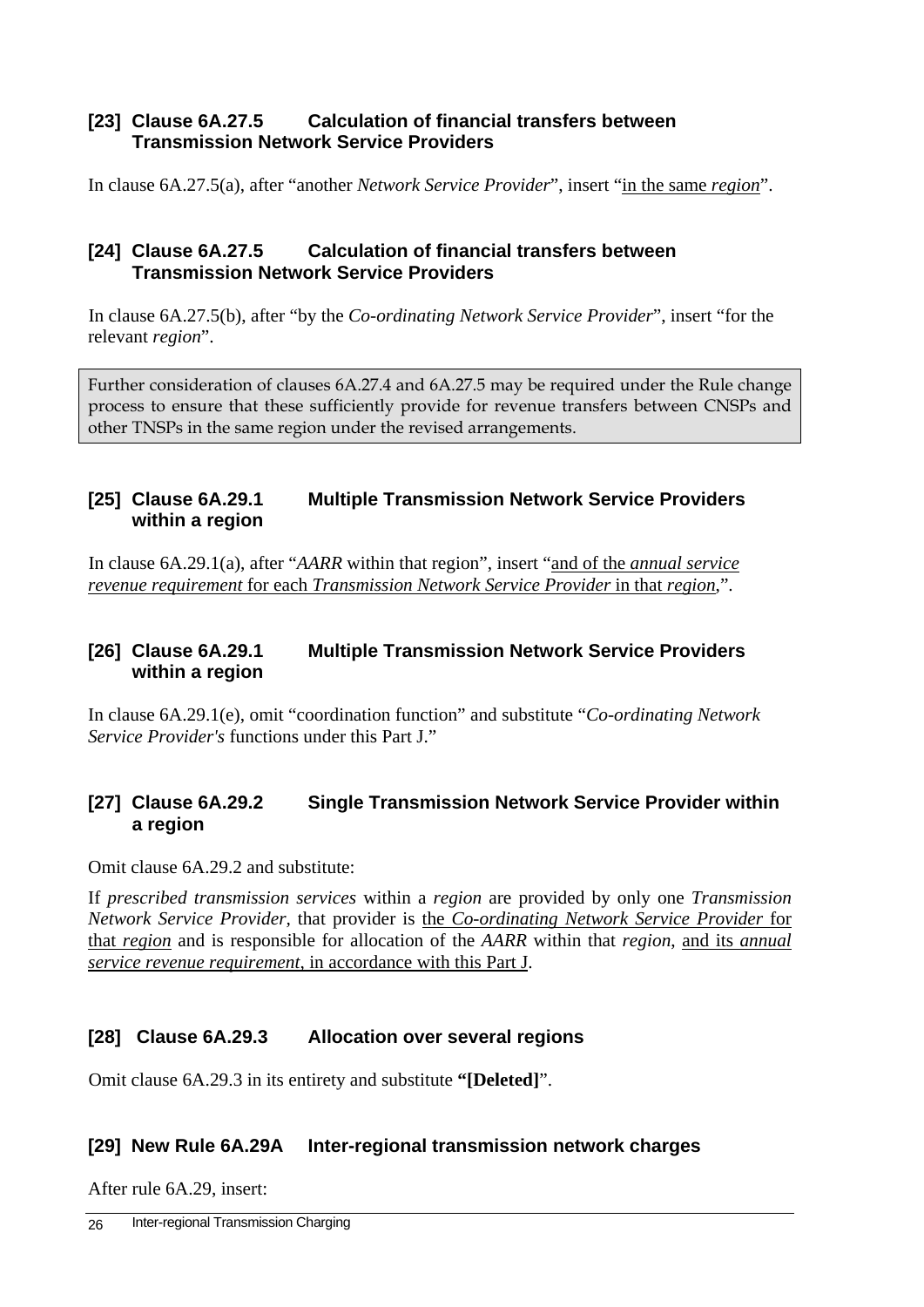### **6A.29A Inter-regional transmission network charges**

This rule sets out the arrangements under which a *Co-ordinating Network Service Provider* for a *region* must calculate the amounts that are payable by *Transmission Network Service Providers* in an *interconnected region* for *prescribed TUOS services* and *prescribed common services* that are provided by *Transmission Network Service Providers* in the *Co-ordinating Network Service Provider's region*. It also sets out the arrangements under which that *Coordinating Network Service Provider* must bill those amounts to the *Co-ordinating Network Service Provider* for the *interconnected region*.

#### **6A.29A.1 Calculation and billing of inter-regional transmission network charges**

- (a) A *Co-ordinating Network Service Provider* for a *region* must calculate the amounts that are payable by *Transmission Network Service Providers* in an *interconnected region* for *prescribed TUOS services* and *prescribed common transmission services* that are provided by *Transmission Network Service Providers* in the *Co-ordinating Network Service Provider's region* in accordance with the *transmission service* prices published under clause 6A.24.2.
- (b) The *Co-ordinating Network Service Provider* referred to in paragraph (a) must issue a bill to the *Co-ordinating Network Service Provider* for the *interconnected region* for the services referred to in that paragraph.
- (c) Each *Transmission Network Service Provider* whose *transmission network* is located in the *region* of the *Co-ordinating Network Service Provider* referred to in paragraph (a) must provide that *Co-ordinating Network Service Provider* with such information as it reasonably requires to calculate the amounts referred to in paragraph (a) and to issue the bills referred to in paragraph (b) with the information referred to in clause 6A.29A.2.

#### **6A.29A.2 Minimum information to be provided in bills**

The following is the minimum information that must be provided with a bill issued by a *Coordinating Network Service Provider* for a *region* to the *Co-ordinating Network Service Provider* for an *interconnected region* under clause 6A.29A.1:

(a) the period to which the bill relates;

(b) the total charge for the pre-adjusted locational component of *prescribed TUOS services*;

- (c) the total charge for the pre-adjusted non-locational component of *prescribed TUOS services*;
- (d) the total charge for the pre-adjusted common *ASRR* component of *prescribed common transmission services*; and
- (e) reasonable details of the calculation of the charges referred to in paragraphs (b), (c) and (d).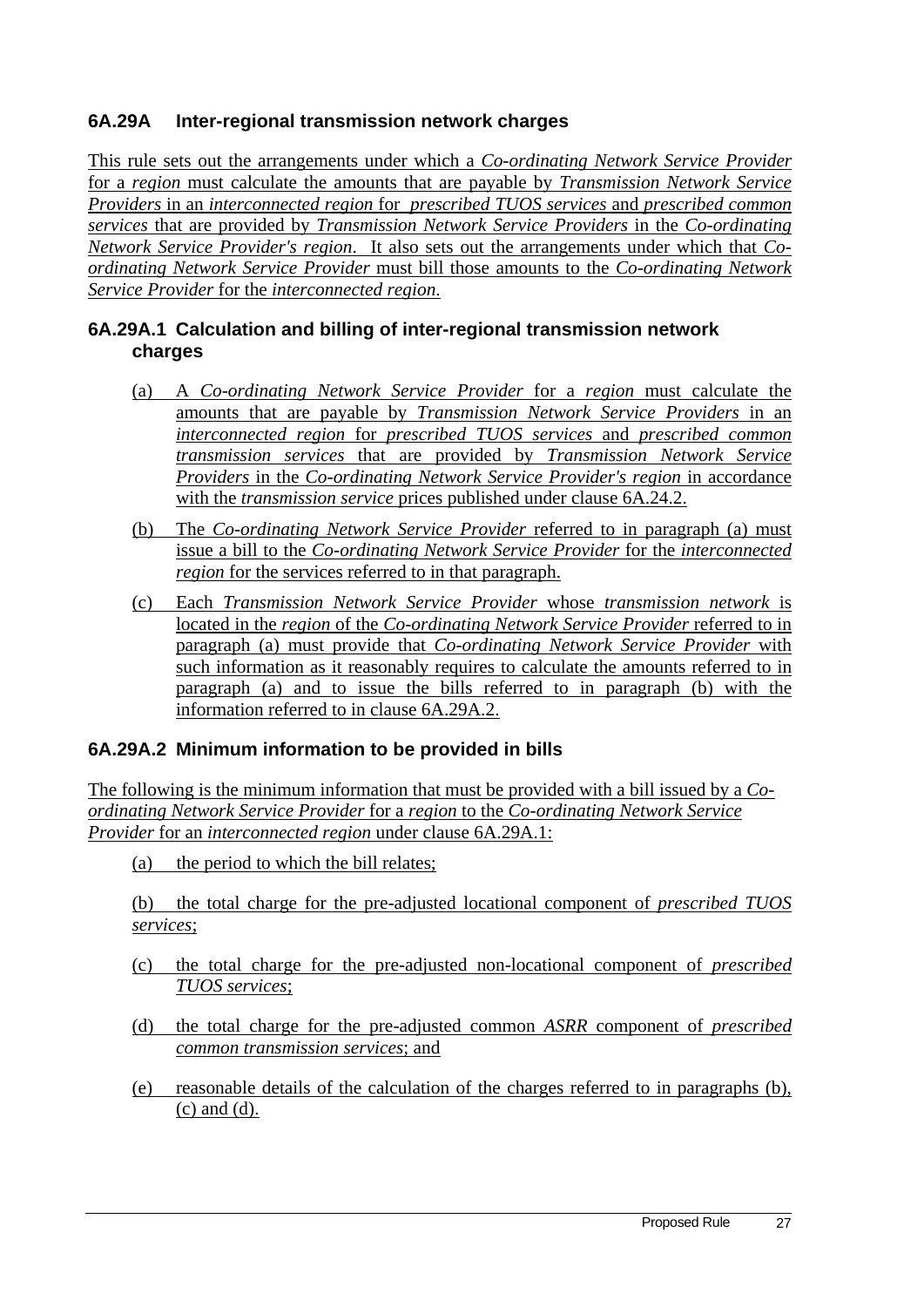### **6A.29A.3 Obligation to pay charges**

A *Co-ordinating Network Service Provider* must pay charges for *prescribed transmission services* properly charged to it and billed in accordance with this clause 6A.29A by the date specified in the bill.

#### **6A.29A.4 Provision of estimated inter-regional transmission network charges**

- (a) The *Co-ordinating Network Service Provider* for a *region* must provide to the *Coordinating Network Service Provider* for an *interconnected region* its best estimate of the amounts that will be payable for the following *financial year* by *Transmission Network Service Providers* in that *interconnected region* for *prescribed TUOS services* and *prescribed common transmission services* that are provided by *Transmission Network Service Providers* in the first-mentioned *Coordinating Network Service Provider's region.*
- (b) The estimate referred to in paragraph (a) must be provided prior to 15 May each year, on a date to be agreed by the relevant *Co-ordinating Network Service Providers*, and must include separate estimates of:
	- (1) the total charge for the pre-adjusted locational component of *prescribed TUOS services*;
	- (2) the total charge for the pre-adjusted non-locational component *prescribed TUOS services*; and
	- (3) the total charge for the pre-adjusted common *ASRR* component of *prescribed common transmission services*.

This clause 6A.29A.4 obliges CNSPs to provide estimates before 15 May each year of interregional charges to be levied in the following financial year, in order to allow for the incorporation of the recovery of such charges in prices to customers published on 15 May.

#### **[30] Chapter 10 Substituted Definitions**

In Chapter 10, substitute the following definitions in alphabetical order:

#### **Prescribed common transmission services**

*Prescribed transmission services* that provide equivalent benefits to:

- (a) all *Transmission Customers* who have a *connection point* with the relevant *transmission network* without any differentiation based on their location within the *transmission system*; and
- (b) *Transmission Network Service Providers* in *interconnected regions,* without any differentiation based on the location of their direct or indirect *connection* or *interconnection* with the relevant *transmission system*.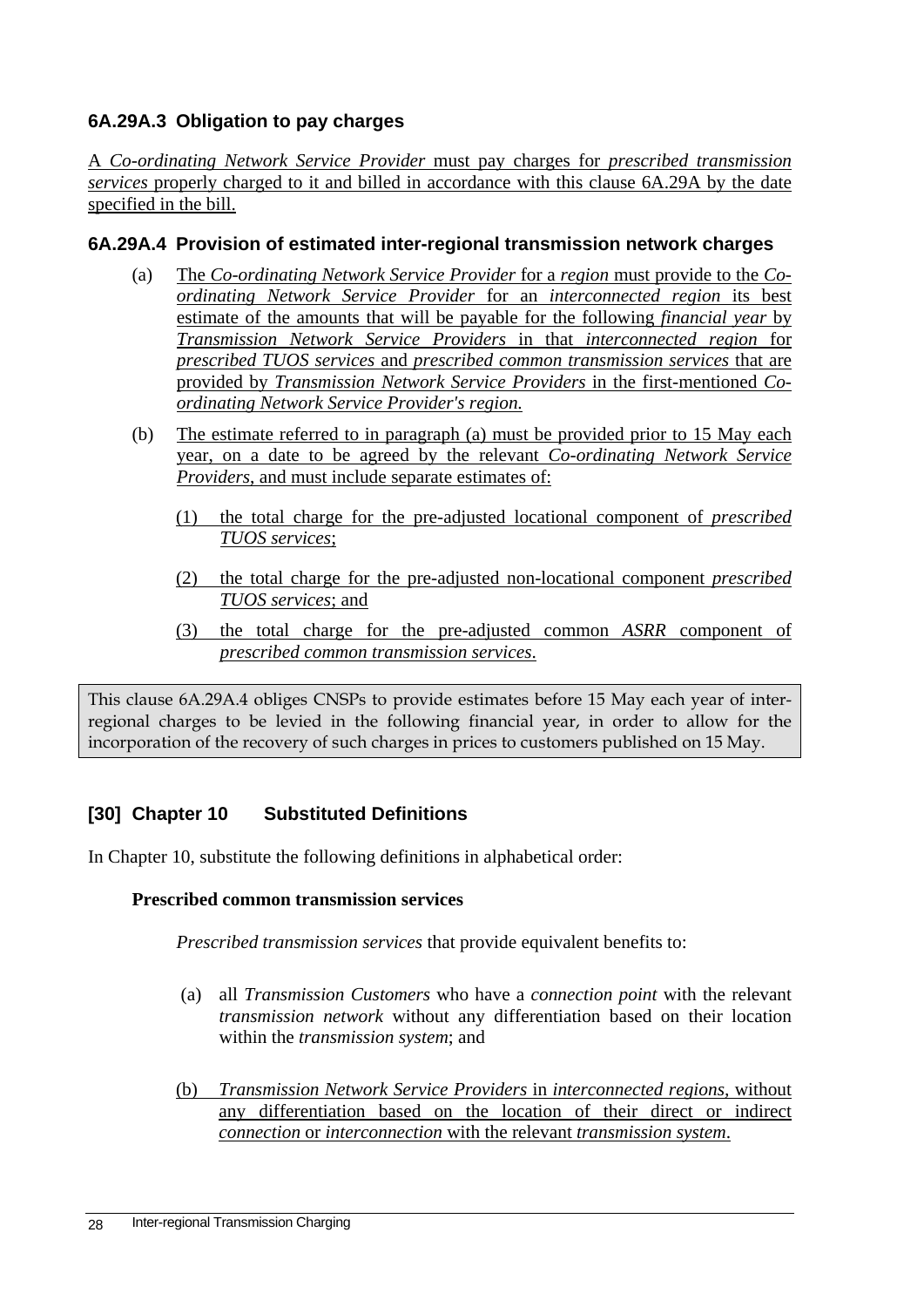#### **Prescribed TUOS services or prescribed transmission use of system services**

*Prescribed transmission services* that:

- (a) provide different benefits to *Transmission Customers* who have a *connection point* with the relevant *transmission network* depending on their location within the *transmission system*;
- (b) provide different benefits to *Transmission Network Service Providers* which have an *interconnection* with the relevant *transmission network* depending on the location of their direct or indirect *connection* or *interconnection* with the relevant *transmission system*; and
- (c) are not *prescribed common transmission services*, *prescribed entry services* or *prescribed exit services*.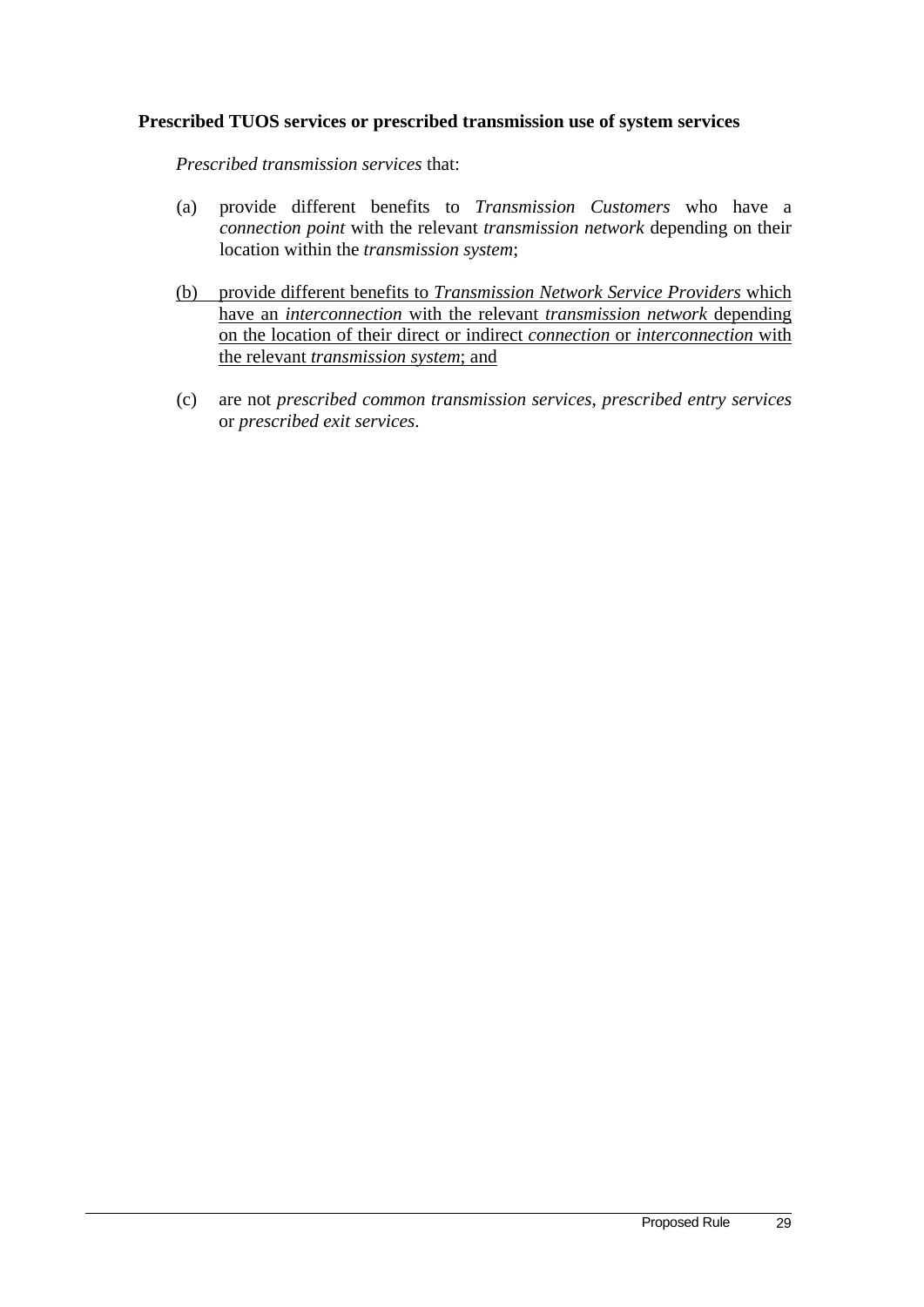In chapter 11, after Part XX, insert:

#### **Part XX Inter-regional transmission network services**

#### **11.XX Rules consequent on the making of the National Electricity Amendment (Inter-regional Transmission Network Services) Rule 2009**

#### **11.XX.1 Definitions**

For the purposes of this rule 11.XX:

**adjusted non-locational component of the** *ASRR* **for** *prescribed TUOS services* has the meaning set out in clause 6A.23.3.

**AEMO** means the *Australian Energy Market Operator* which assumed the functions of VENCorp, the Victorian Energy Networks Corporation which had been established under Division 2A of Part 2 of the *Gas Industry Act 1994* (Vic) and continued under Part 8 of the *Gas Industry Act 2001* (Vic) until *AEMO* was established.

**Amending Rule** means the National Electricity Amendment (Inter-regional Transmission Network Services) Rule 20XX

**commencement date** means the date on which the Amending Rule 20XX commenced operation.

**current** *regulatory control period* means the *regulatory control period* commencing on 1 July 2007 in relation to Powerlink, 1 July 2008 in relation to AEMO and ElectraNet, 1 July 2009 in relation to Transend, TransGrid and EnergyAustralia.

**ElectraNet** means ElectraNet Pty Limited (ACN 094 482 416).

**EnergyAustralia** means the energy distributor known as EnergyAustralia (ABN 67 505 337 385) and established under the *Energy Services Corporation Act 1995* (NSW).

**Powerlink** means the Queensland Electricity Transmission Corporation Limited (ACN 078 849 233) trading as Powerlink Queensland.

**Powerlink's pricing arrangements** means the pricing, charging and billing arrangements which Powerlink makes during its current *regulatory control period* in accordance with the *AER's* decision on Powerlink Queensland transmission network revenue cap 2007-08 and 2011-12 dated 14 June 2007 and Chapter 6 of the *Rules* as existing on 3 April 2006 and clause 11.6.12 of the *Rules*.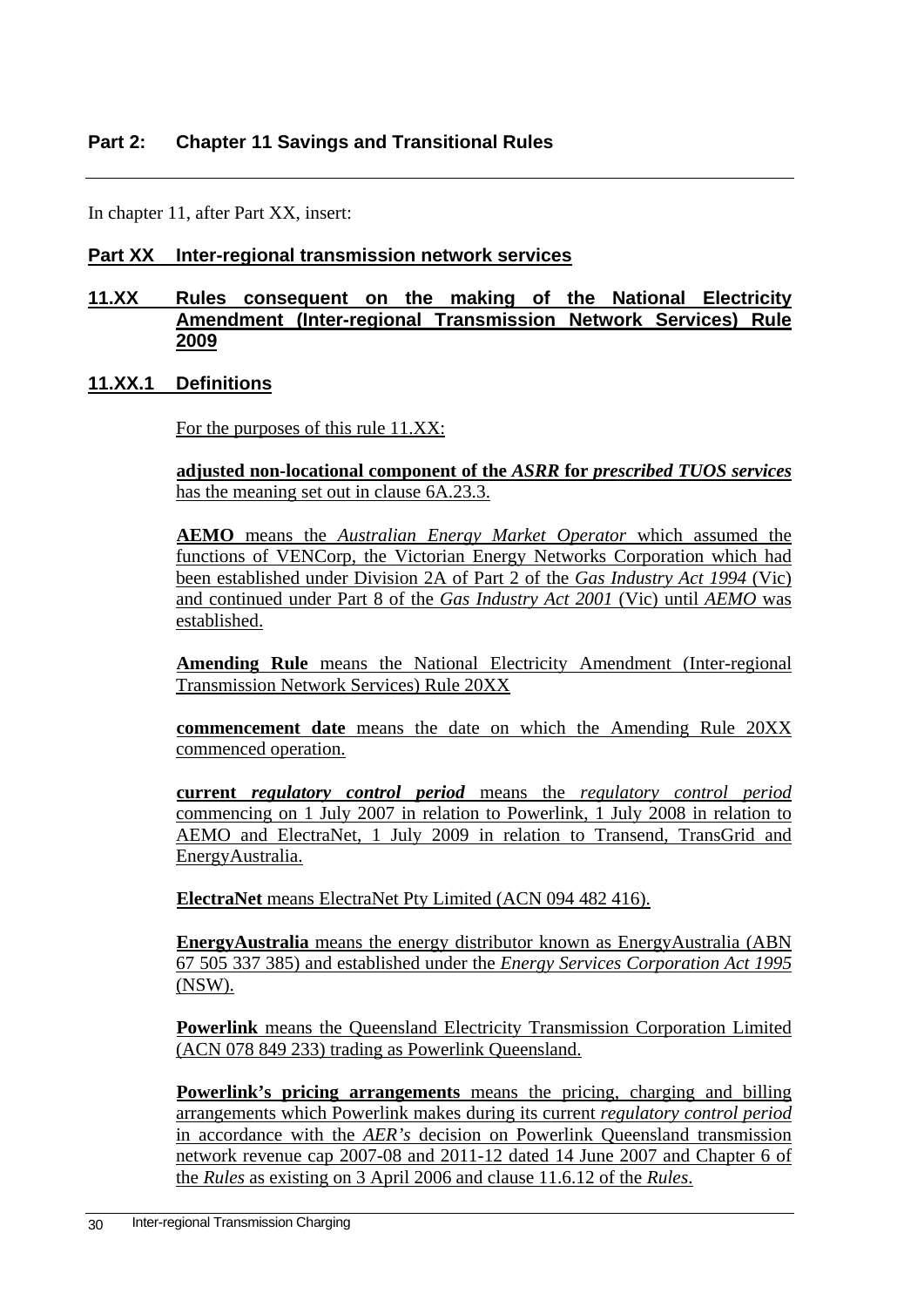**pre-adjusted common** *ASRR* **component of the** *ASRR* **for** *prescribed common transmisison services* has the meaning set out in clause 6A.23.3.

**pre-adjusted locational component of the** *ASRR* **for** *prescribed TUOS services* has the meaning set out in clause 6A.23.3.

**pre-adjusted non-locational component of the** *ASRR* **for** *prescribed TUOS services* has the meaning set out in clause 6A.23.3.

**relevant** *Transmission Network Service Providers* means *AEMO*, ElectraNet, EnergyAustralia, TransEnd, TransGrid and Powerlink.

**system normal interconnector capacity** means the maximum capacity of a relevant *interconnector*, in the absence of *outages* on the relevant *interconnector*  only and based on relevant data from the previous four quarters *published* by *AEMO* in accordance with clause 3.13.3(p).

**Transend** means Transend Networks Pty Limited (ACN 082 586 892)

**TransGrid** means the energy services corporation (ABN 19 622 755 774) constituted under section 6A of the *Energy Services Corporation Act 1995* (NSW)

#### **11.XX.2 Purpose**

The purpose of this rule 11.XX is to provide transitional arrangements to enable the Amending Rule's new *inter-regional transmission network services'* pricing, charging and billing arrangements to apply to relevant *Transmission Network Service Providers* during their current *regulatory control period.* These arrangements will enable a relevant *Transmission Network Service Provider* to charge other *Transmission Network Service Providers* in *interconnected regions* on a similar basis as it charges *Transmission Customers* within its *region* for certain *prescribed transmission services* during its current *regulatory control period*.

This Rule provides transitional arrangements to enable TNSPs in adjacent regions to be charged on a similar basis to customers within regions in the period before revised pricing methodologies are introduced.

#### **11.XX.3 Scope and application of this rule**

- (a) Subject to paragraph (b), the Amending Rule applies from the commencement date, despite any other provision of the *Rules* applicable to the pricing, charging and billing arrangements of relevant *Transmission Network Service Providers* during their current *regulatory control period.*
- (b) Rule 11.XX does not apply to anything done in accordance with:
	- (i) Part J of Chapter 6A; or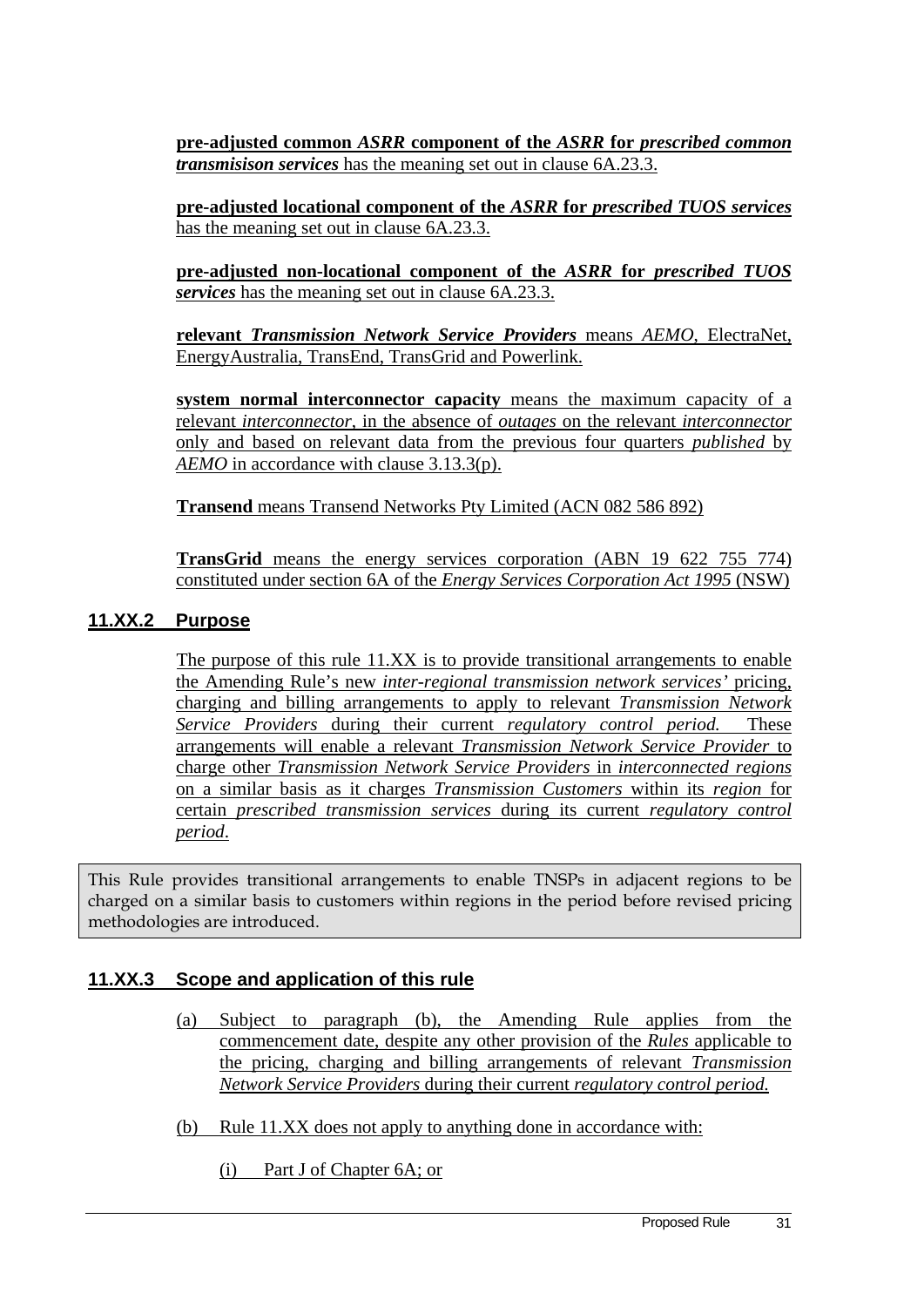(ii) Chapter 6 of the *Rules* as in force on 3 April 2006; and

prior to the commencement date and applicable to the *financial year* in which the Amending Rule commences operation.

(c) For the avoidance of doubt, the Amending Rule does not affect the pricing, charging and billing arrangements of *Transmission Network Service Providers* for the *financial year* in which it commences operation.

This clause 11.XX.3 allows for the provisions of the amending Rule to be introduced midway through a financial year, without affecting the prices applying and charges paid in that financial year. This is necessary to allow for prices incorporating inter-regional transmission charges to be derived for the following financial year, in advance of the start of that financial year.

### **11.XX.4 Amendments to AEMO's pricing methodology**

- (a) *AEMO* must prepare amendments to paragraph 3.14.4 of its *pricing methodology* in relation to its current *regulatory control period* in respect of the allocation of *ASRR* for *prescribed TUOS services* to *connection points* in accordance with paragraph (b).
- (b) The amendments to *AEMO's pricing methodology* must revise the allocation of the pre-adjusted locational component of the *ASRR* for *prescribed TUOS services* between *connection points* of *Transmission Customers* and *Transmission Network Service Providers* in *interconnected regions* with the objective of providing more cost reflective prices than under *AEMO's* existing *pricing methodology*.
- (c) *AEMO* must submit proposed amendments to its *pricing methodology* prepared under this clause and all relevant information to the *AER*.
- (d) Upon receiving *AEMO's* proposed amendments submitted in accordance with paragraph (c), the *AER* must make a determination within 20 *business days* on whether or not the proposed amendments to *AEMO'*s *pricing methodology* reasonably satisfy paragraph (b).
- (e) If the *AER* makes a determination under paragraph (d) approving the proposed amendments to *AEMO's pricing methodology*, then the amendments have effect until the end of *AEMO's* current *regulatory control period*.
- (f) If the *AER* makes a determination under paragraph (d) that the proposed amendments do not reasonably satisfy paragraph (b), then the *AER* must determine, within 30 *business days* from the date of receiving *AEMO's* proposed amendments, and notify *AEMO* in writing of, a substitute *pricing methodology* which will have effect until the end of the *AEMO's* current *regulatory control period.*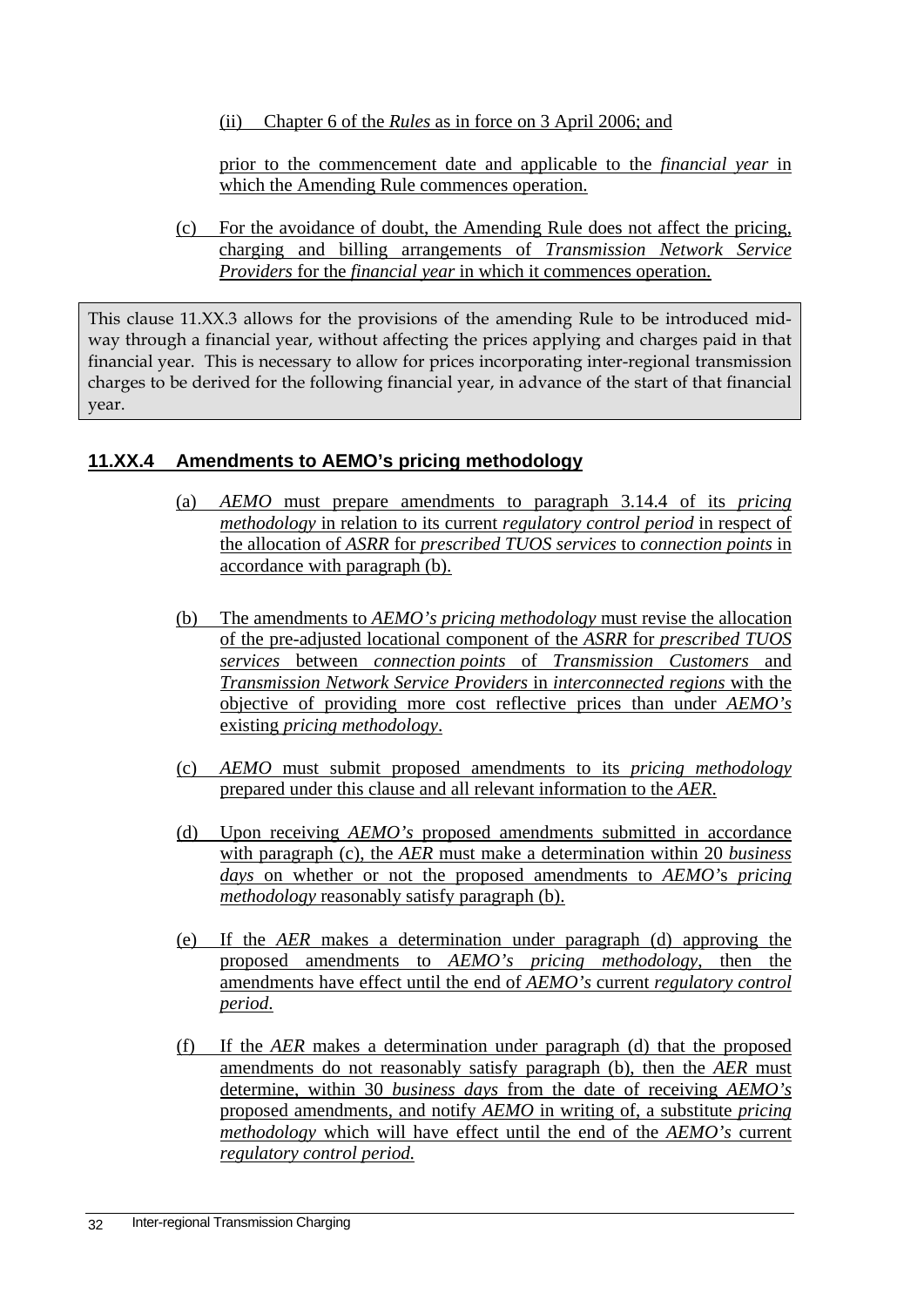This clause 11.XX.4 provides for AEMO to revise its pricing methodology for Victoria during its current regulatory control period in order to amend its process for allocating costs associated with locational TUoS services, with the aim of deriving more cost-reflective charges to apply following the introduction of the inter-regional transmission charging arrangements.

#### **11.XX.5 Amendments to Powerlink's pricing and charging methodology**

- (a) Despite clause 11.6.12 and subject to clause 11.XX.3(b), the Amending Rule applies to Powerlink's pricing arrangements as from the commencement date until the end of its current *regulatory control period*.
- (b) Powerlink must prepare amendments to its pricing arrangements to the extent needed to give effect to paragraph (a) and submit the proposed amendments and all relevant information to the *AER*.
- (c) Upon receiving Powerlink's proposed amendments submitted in accordance with paragraph (b), the *AER* must make a determination within 20 *business days* on whether or not the proposed amendments to Powerlink's pricing arrangements reasonably satisfy paragraph (a).
- (d) If the *AER* makes a determination under paragraph (c) approving the proposed amendments to Powerlink's pricing arrangements, then the amendments have effect until the end of Powerlink's current *regulatory control period*.
- (e) If the *AER* makes a determination under paragraph (c) that Powerlink's revised proposed amendments to its pricing arrangements do not reasonably satisfy paragraph (a), then the *AER* must determine within 30 *business days*  from the date of receiving Powerlink's proposed pricing arrangements, and notify Powerlink in writing of, substitute pricing arrangements which will have effect until the end of the Powerlink's current *regulatory control period.*

This clause 11.XX.5 requires Powerlink to levy inter-regional transmission charges on adjacent regions until it is bound by Chapter 6A from the commencement of its next regulatory control period, on 1 July 2012. It proposes that the AER's approval of the necessary changes to its pricing arrangements would be required.

### **11.XX.6 Method for calculating inter-regional transmission network charges in relation to capacity**

During the current *regulatory control period*, each relevant *Transmission Network Service Provider* except EnergyAustralia must use system normal *interconnector*  capacity as the relevant measure of capacity when calculating the pre-adjusted locational component of the *ASRR* for *prescribed TUOS services,* the pre-adjusted non-locational component of the *ASRR* for *prescribed TUOS services* and the preadjusted common *ASRR* component of the *ASRR* for *prescribed common transmission services* provided by it to an *interconnected Transmission Network*